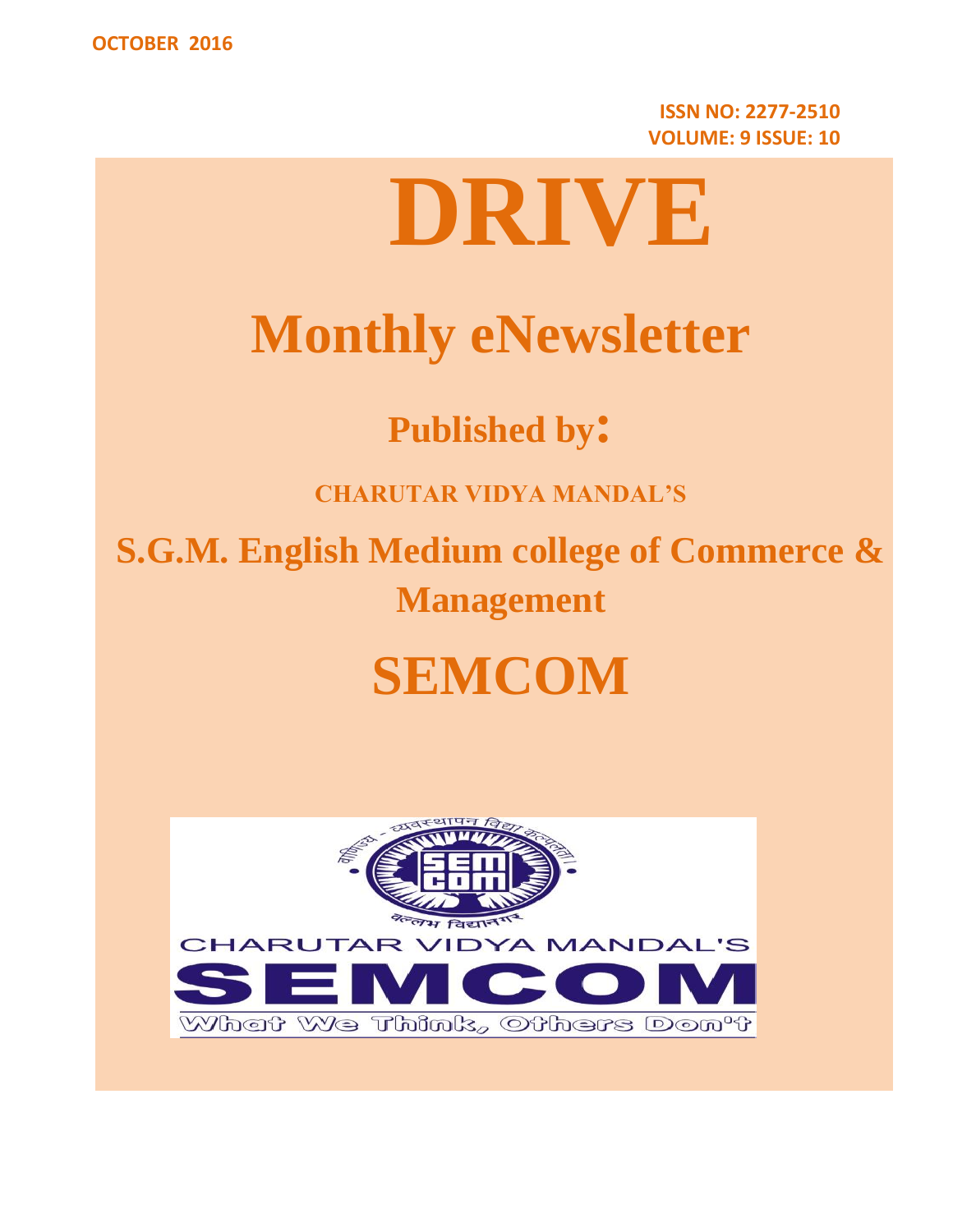VISION: *To contribute to the societal enrichment through quality education, innovation and value augmentation.*

MISSION: *To build up a competitive edge amongst the students by fostering a stimulating learning environment.*

DREAM: *To establish a unique identity in the emerging global village.*

#### GOALS:

- *To focus on integral development of students.*
- *To offer courses and programs in tune with changing trends in the society as a whole.*
- *To update the curriculum as per the need of the business and industry.*
- *To create unique identity in the educational world at the national as well as international level.*
- *To institutionalize quality in imparting education.*
- *To incorporate innovations on a continuous basis in the entire process of education at institutional level.*
- *To create platform for the students for exhibiting their talent and for development of their potentials.*
- *To generate stimulating learning environment for students as well as teachers.*
- *To build cutting edge amongst the students to withstand and grow in the competitive environment at the global level.*

#### The overall mission is reinforced by the Punch Line

## "What We think, Others DOn't".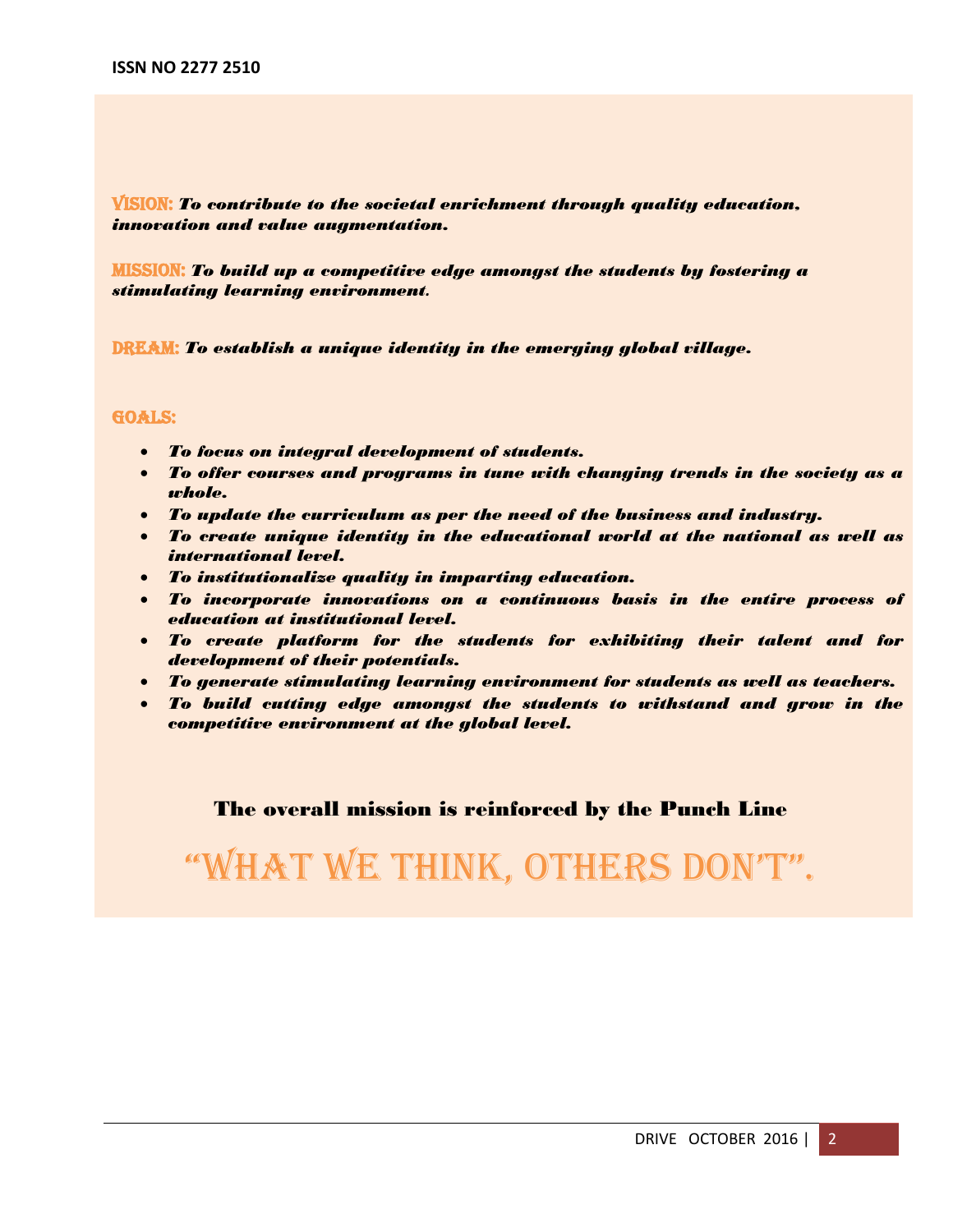## **CONTENTS**

| Pg.4         | From Chief Editor's Desk<br>Dr Nikhil Zaveri<br>Director & Principal,<br><b>SEMCOM</b>                                                                         |
|--------------|----------------------------------------------------------------------------------------------------------------------------------------------------------------|
| <b>Pg. 5</b> | <b>IQAC CORNER</b>                                                                                                                                             |
| <b>Pg.12</b> | <b>SEMCOM IQAC Updates</b><br><b>Editorial Board, DRIVE</b><br><b>SEMCOM</b>                                                                                   |
| <b>Pg.14</b> | <b>FINTELLIGENCE</b><br>DR. KAMINI K. SHAH<br><b>ASSOCIATE PROFESSOR</b><br><b>DEPARTMENT OF BUSINESS</b><br><b>STUDIES,</b><br><b>SARDAR PATEL UNIVERSITY</b> |
| Pg.15        | <b>SEMANTIC WEB</b><br>DR. NEHAL DAULATJADA<br><b>ASSISTANT PROFESSOR</b><br><b>SEMCOM</b>                                                                     |
| Pg. 17       | <b>COMMUNICARE</b><br>DR. NISHRIN PATHAN<br><b>ASSISTANT PROFESSOR</b><br><b>SEMCOM</b>                                                                        |
| Pg.19        | <b>MY VOICE</b><br>MR. SUNIL CHAUDHARY<br><b>ASSISTANT PROFESSOR</b><br><b>SEMCOM</b>                                                                          |
| Pg. 21       | <b>ACCOUNTING AURA</b><br><b>MR. PRATIK SHAH</b><br><b>ASSISTANT PROFESSOR</b><br><b>SEMCOM</b>                                                                |
| Pg. 22       | <b>ARTICLE</b><br>DR. KAMLESH VAISHNAV<br><b>ASSOCIATE PROFESSOR</b><br><b>SEMCOM</b>                                                                          |

| <b>Pg.24</b> | <b>ARTICLE</b><br>MR. VISHNUKUMAR TERAIYA<br>TRAINEE ADHYAPAK SAHAYAK<br><b>SEMCOM</b> |
|--------------|----------------------------------------------------------------------------------------|
| Pg. 25       | <b>EDITORIAL BOARD</b><br><b>SEMCOM</b>                                                |

#### **Editorial Board:**

| Dr. Nikhil Zaveri  | <b>Chief Editor</b>    |
|--------------------|------------------------|
| Dr. Nishrin Pathan | <b>Managing Editor</b> |

- **Ms. Richa Gulwani Executive Editor**
- **Ms. Reshma Pathak Technical Editor**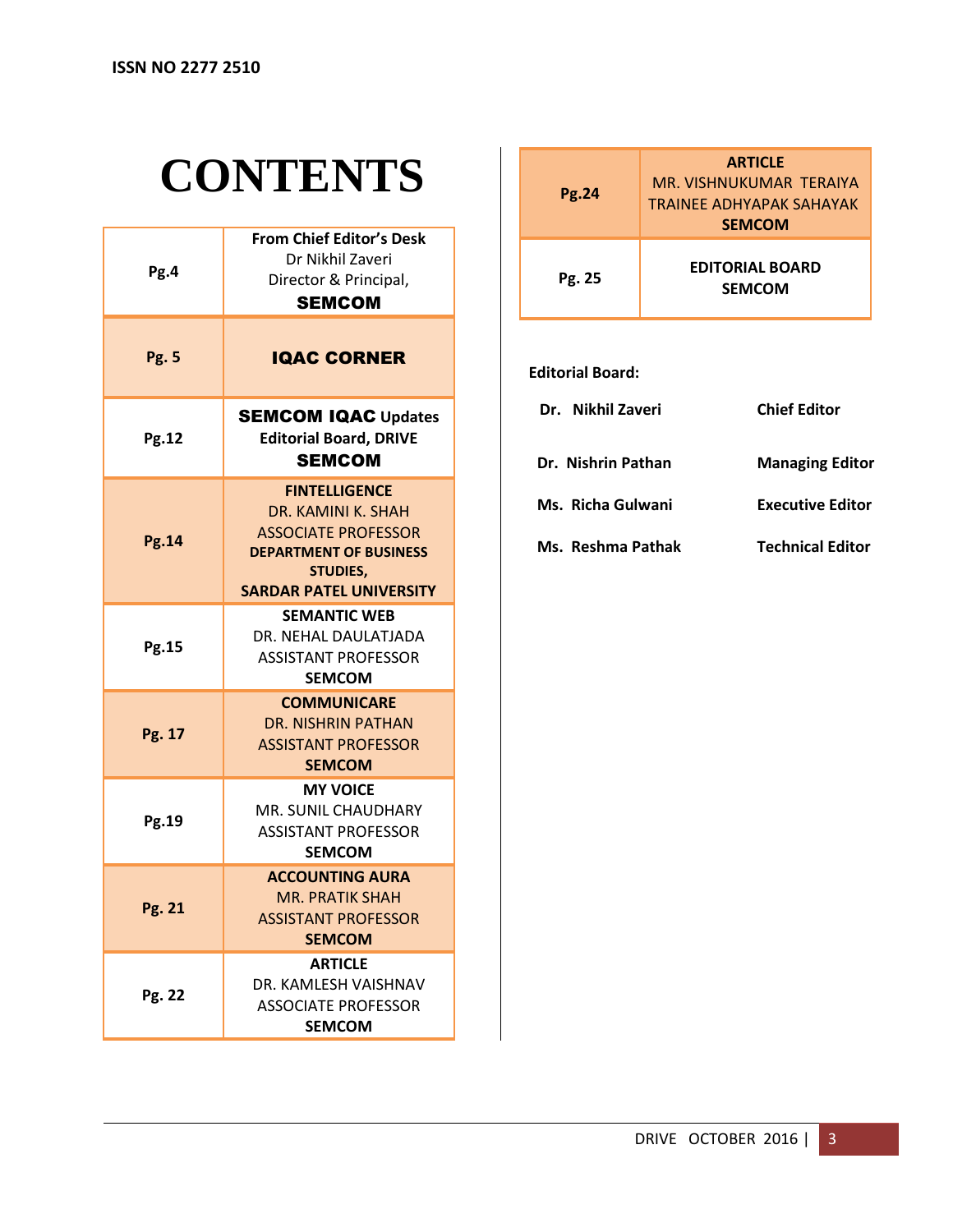## **Vol. 9 Issue 10 From the Chief Editor's desk:**

#### **Reality Shows as Learning Platform.**

One of the media to connect oneself to the world is TELEVISION. In this smart epoch of communication television is not only an entertainment medium, but it has become a platform to provide opportunities to showcase and recognize the talent. Reality Television is a genre of television programming which documents variety of shows some of them are scripted and some are unscripted. This genre generally puts the participants or contestants into the situations which are totally new and has vast difference from their day-to-day customary life. The show features real, every day people that viewers can relate to. This may have greater impact than an expert giving them the information. The title of the genre— "reality TV"—holds weight and legitimacy for adolescents and teens majorly. These genres on television have kind of programs as Confessionals, Competition Based and Talk Shows or Chat Shows.

Reality shows have lot of talent to display. But using creativity, performances can be presented differently. Being creative at your own risk! When learning has gone beyond four walls, reality shows are better platforms to develop various skills among participants. Creativity and risk taking are such skills. Participants are compelled to present themselves differently from what their coparticipants are doing. Hard work has no option is another learning. Very soon,

participants realize that no short cuts will work as they have been doing during their student life. Reports suggest that almost 8 – 10 hours sometimes 20-30 hours – for weekly performed programmers are spent on practice. They learn in real sense that practice makes man perfect. Performing under lot of stress is also leaning. At a very early age participants learn to cope with extreme stress. They become practical. They accept that negative feedback and harsh comments are bound to come. Judges are going to criticize. But these judges are real professionals and they give authentic feedback. If their suggestions are taken constructively, it adds lot of value to their performance. Participant accepts the challenge to prove to himself and the world at large. The doctrine, that hard work is always rewarded, is sometimes proved as a myth.

Staying together with co-participants for longer time develops very strong emotional bond among them. This is good for their emotional development. It further helps them to develop good interpersonal skills and understanding at workplace and in real life as well. They learn to get into relationship and maintain it by respecting the other persons. They realize the value of communication in any relation. They become independent to identify and resolve their problems. Thus, effective communication, problem solving, interpersonal are the skills very much valued at workplace.

Reality TV Shows provide massive platform to those who find themselves in that strata of society where recognition is a dream in this on given life. Competition based shows enthuses a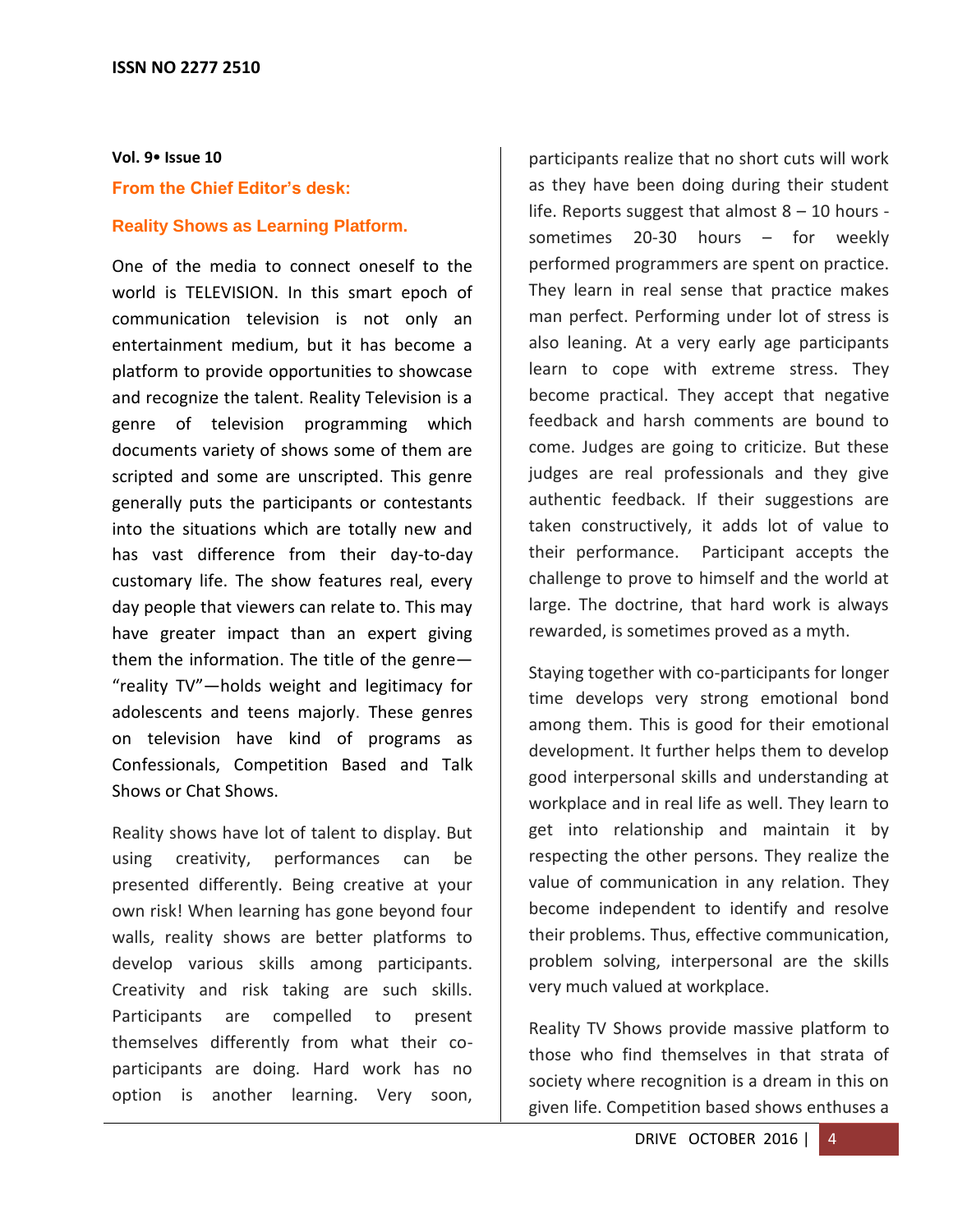person to showcase their hidden talent and helps them to enrich their knowledge and learning with the help of the experts of the respective field being the judges or the guests. This genre and sub categories allows a person or a child to accommodate themselves more creatively in a multi cultured country.

Reality TV shows cover almost all areas of life as you name the area you can connect to a reality show being on-Air or have become off-Air. They inspire many to sprout their abstract interest or ideas to concrete and many bourgeoning talents find concepts to flourish their existing endeavors.

Media literacy— ability to access, analyze, evaluate, and create media is skill to be developed. It plays a significant role that a lot of what you see in programming and advertising and news is manufactured—and much of it can be subtle, "But it's important for younger people, teens, to understand this, too. Particularly with reality TV shows. The more kids know about this, the smarter they will be and the better decisions they will make in their lives."

We need to remember that we can use these shows to teach our students—to facilitate conversations or to add to the conversations we're already having.

## **By:**

**Dr. Nikhil Zaveri Director & Principal, Chairman, IQAC SEMCOM.**

## **IQAC Corner:**

**Research Article:**

**A Literature Review on Critical Issues of Higher Education in India and Challenges for Indian Universities** 

#### **Abstract:**

Higher education plays a key role in the realization of India's extraordinary potential and aspirations for economic and technological development. Moreover, because of this potential and its implications for individual advancement, there is an extra ordinary demand for higher education among young Indians The paper is an attempt to identify and discuss anumber of critical issues in Indian higher education against the background of this dynamic The paper results from the review of a substantial amount of secondary sources at online as well as offline in various magazines, editorials and newspapers. Issues such as –quantity-quality, regulation, privatization, human resource, studying abroad, is the core of this note on the state and the prospects of higher education in India.

#### **Introduction:**

Indian Higher education system, one of the biggest higher education system of the world. So far as the growth of the Indian Higher education is concerned, it seems remarkable. From 30 universities and 695 colleges in 1950- 51, India has 634 universities and 33,023 colleges in 2012-13. This is a 20 fold and 46 fold increases in the number of universities and colleges respectively.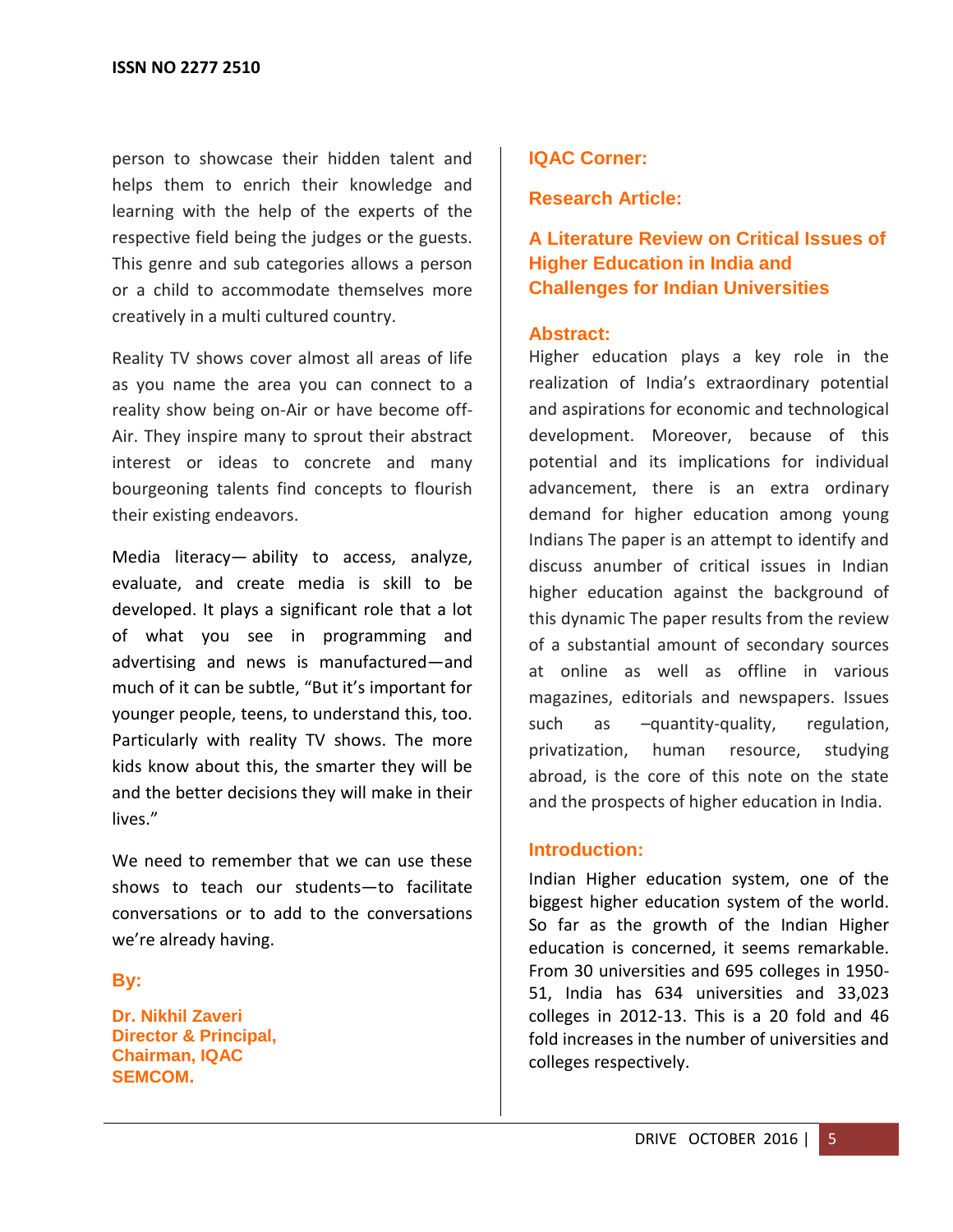Issues such as –quantity/quality, regulation, privatization, staffing, studying abroad, form the core of this note on the state and the prospects of higher education in India. Other issues may well be equally critical or even more so; a more encompassing account would certainly have to include such issues as-

The provision of education, higher and otherwise, to disadvantaged groups in Indian society (the issues of "inclusion" and "affirmative action"),

The quality and relevance of the curriculum in higher education,

The effect that problems in higher education have on primary and secondary schools, and vice-versa, Higher education in India suffers from several systemic deficiencies. As a result, it continues to provide graduates that are unemployable despite emerging short ages of skilled manpower in an increasing number of sectors. The standards of academic research are low and declining. Some of the problems of the Indian higher education, such as–the unwieldy affiliating system, in flexible academic structure, uneven capacity across various subjects, eroding autonomy of academic institutions, and the low level of public funding are well known.

The World Bank study has shown that the gain scan be derived from overcoming these problems and from seizing the opportunities of economic and technological development:

The time is very opportune for India to make its transition to the knowledge economy–an economy that creates, disseminates, and uses knowledge to enhance its growth and development. Tertiary education is critical for the construction of knowledge economies. India currently produces a solid core of knowledge workers in tertiary and scientific and technical education, although the country needs to do more to create a larger cadre of educated and a gile workers who can adapt and use knowledge. (Dahlman and Utz 2005, viii).

**Critical Issues in Indian Higher Education:** 

## **Quality and Quantity in Higher Education**

Indian higher education, the significant and impressive developments of the past few decades notwithstanding, faces major challenges in both quantitative and qualitative terms (Agarwal 2006, Table A2, p. 155). In the "Report to the Nation 2006" of the National Knowledge Commission which concludes that there is "a quiet crisis in higher education in India that runs deep" and that it has to do with both the quantity and the quality of higher education in India (Kapurand Mehta 2004; Tilak 1997 and 2004)

Recognizing this dual challenge, the Indian Prime Minister, Manmohan Singh, severely criticized in are cent speech the serious qualitative deficiencies in Indian higher education Reflecting on the findings of a confidential report by the National Assessment and Accreditation Council, which is affiliated to the University Grants Commission (UGC), he expressed his concern over the fact that two thirds (68%) of the country's universities and 90 percent of its colleges are "of middling or poor quality"and that well over half of the faculty in India's colleges do not have the appropriate degree qualifications (Agarwal 2006,ii).

Only 7 percent of India's 18 to 24 year olds enter higher education (compared to 21 percent in Germany, and 34 percent in the US (2005, Table A5, p.158). Therefore Prime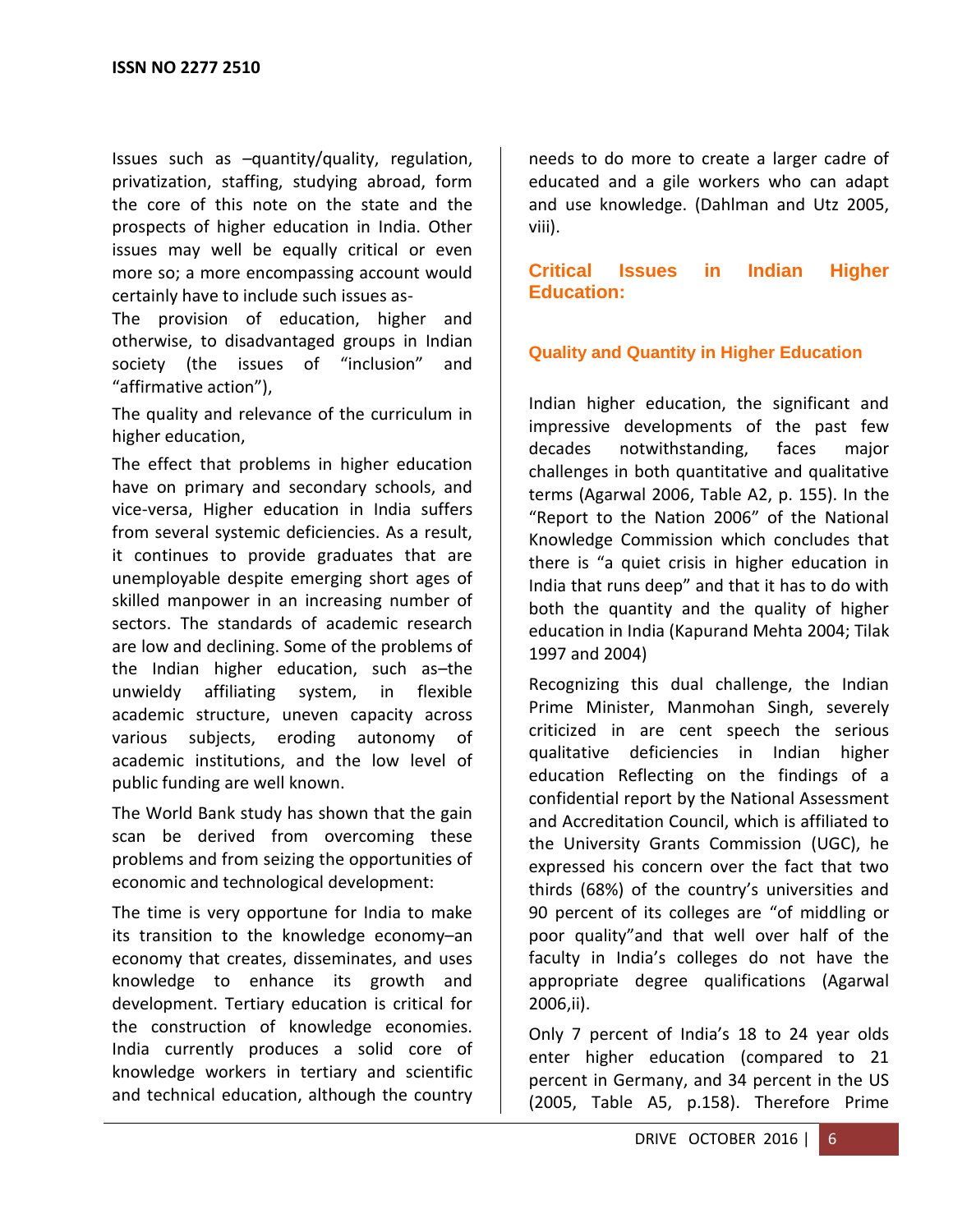Minister DrManohan Singh announceces plans for the government to set up at least one "central University" in each of the 28 states that do not currently have one, and at least one degree-granting college in each of the 604 districts that are without one. The"central universities" are to become "a symbol of excellence, a model of efficiency, and an example in terms of academic standards and university governance for other state universities to emulate"( CHE, June 15, 2007,A 40). The added cost to the government of the Prime Minister' sex pansion plans already is estimated at around \$ 13 billion (CHE, June 15, 2007, Volume 53, Issue 41, Page A40).Around 80% of all schools in India are government schools, making the government the major provider of education. However, more than a third of the total students at the elementary level are privately educated. Studies by both government and non-government organizations have testified to rising parental preference for private school of late, in the hope of obtaining better quality education. In India, there is great variation in the quality of teaching across different types of schools. Along with quality of teaching, other factors such as school infrastructure, pupil-teacher ratio, and teacher's attendance rate equally play important role in the selection of school. The demand supply gap in provision of schools by government also contributes to increase in spending on education by household. Good quality schooling that is perceived as producing good scholastic results along with all –round personality development is the key to enter into any well reputed institute for higher studies.

#### **Regulations and Governance**

In its assessment of the existing regulatory arrangements, the National Knowledge

Commission concludes: "In sum, the existing regulatory frame work constrains the supply of good institutions, excessively regulates existing institutions in the wrong places, and is not conducive to innovation or creativity in higher education. (Agarwal 2006, 76-102; Kaul 2006). One of the key recommendations of the National Knowledge Commission is to change the system of regulation for higher education, claiming that "the system, as a whole, is overregulated but under-governed" and proposing to establish an "Independent Regulatory Authority for Higher Education (IRAHE)" that is to operate "at an arm's length from the Government and in dependent of all stake holders" (NKC 2007, p.43).

## **The privatization of Higher Education**

One of the striking features of the development of higher education in India over the last few decades has been the extent to which private institutions have entered the scene and attempted to respond to the massivedem and for education at the postsecondary level. This is particularly true in the fields of engineering, medicine, and management, and much less at the broader level of university education. In the field of professional training in particular, the size of the private sector is form idable: According to 2003 figures for 19 major Indian states from the Medical Council of India (MCI) and the All India Council for Technical Education (AICTE), of 198 Medical Colleges, 44 percent were private, and of 1102 Engineering Colleges, as many as 92 percent were private; similar conditions prevail in business management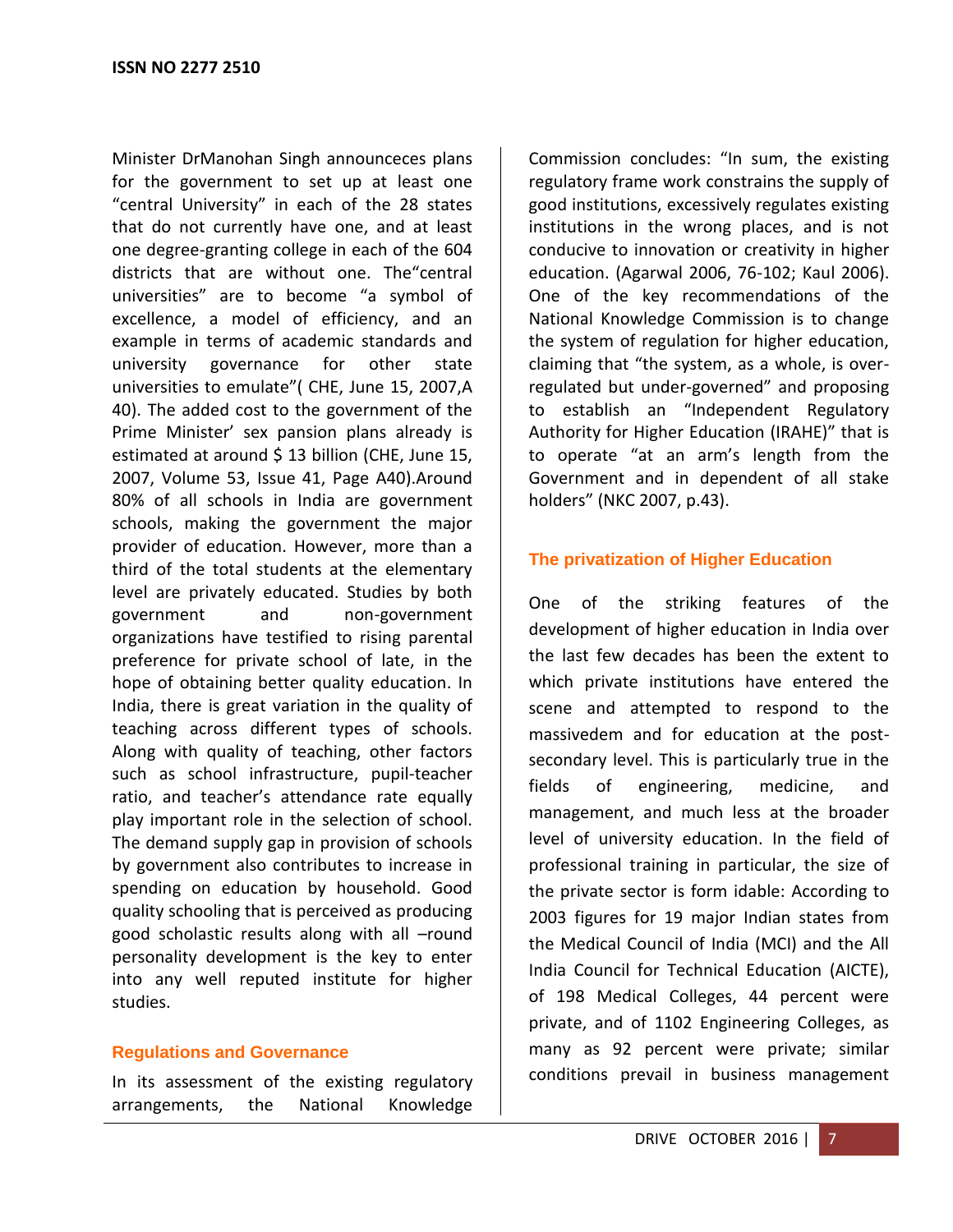(Kapur and Mehta 2004,33 (Table 5); cf. Sengupta 2006.).

#### **Human Resource Higher Education**

According the an article published in The Times of India dated November 10, 2013, an estimated 40% of college teachers are nonregular, designated variously as temporary, contractual, ad hoc, guest or self-financing. They usually get anything between Rs 4,000 and Rs 20,000 per month, and work for about six months in a year on contractual basis. They get no other benefits. If university and college teachers are being paid such low salaries, and with many not even fully qualified, to expect good quality teaching from them is unreasonable, says Vijendra Sharma, former president of Delhi University Teachers' Association. Instead of filling up regular vacancies, colleges and universities appoint non-regular teachers at a quarter of the salary for regular teachers.

#### **Studying abroad**

Studying abroad,primarily in the United States and the United Kingdom continues to play a major role in expanding and enhancing the pool of qualified young Indians. More than 26,000 Indian students are pursuing higher education in the UK. In the United States, thenumber of Indian students in 2004/05 exceeded 80,000 and was twice what it was ten years earlier, having become the largest group of Foreign students in the US (Khemani and Narayan 2006). It is not surprising that an important part of India's strategy for developing its system of higher education is making at least some universities sufficiently attractive to persuade talented young Indians to remain at home, or to return.

## **Expenditure in Higher Education**

Private schools are more expensive; especially the ones households in the top income bracket send their kids to and hence put pressure on the household budget. Further, household now realize the economic benefits of education. Literacy, awareness, disposable income and economic incentives – all the factors that drive expenditure on education- are found at a higher level in richer households due to obvious reasons. If we look at the average spending per household, the inequality in spending is clearly evident. The rich spend much more. A major factor behind increasing expenditure on education is the growing preference for private over government institutes, at least at the school level. Even many rural families choose to send their children to private schools that come at a higher price, in spite of the presence of adequate number of government schools. Families with relatively lower income levels spend a significant amount of their disposable income on private schools and universities.

#### **Future Challenges for Higher Education in India**

The citizenry does not see higher education as an intellectual resource. Nor do political leaders. Good education can be imparted only by good teachers, whatever their caste may be. Dr. C. Raj Kumar, Vice-Chancellor of O.P. Jindal University has emphasized five major challenges for Indian Universities to become globally competitive

#### **Cramped Institutional Vision**

Indian universities have not yet fully absorbed contemporary global realities of knowledge creation and their relevance for social transformation. To face the global challenges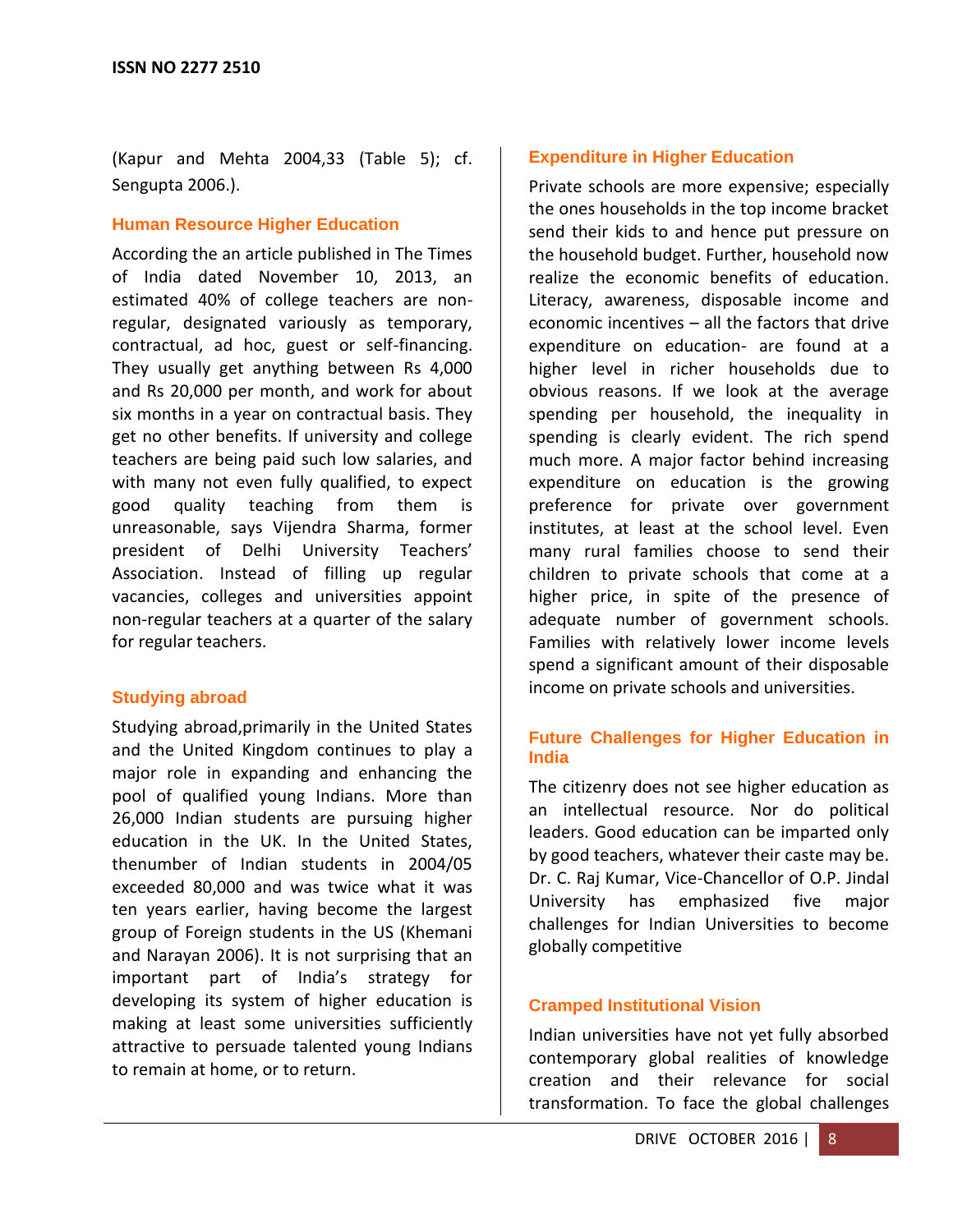of knowledge creation, problem solving and employment generation, India's youth need not just education, they also need empowerment. It is time that the India Higher education system placed an emphasis on interdisciplinary education, recognizing the symbiotic relationship between the natural science, medicine and other discipline.

#### **Lack of Innovation**

While a large qualitative leap has resulted in the degree – awarding institution in India, quality and excellence seem to have suffered greatly in the process. Mediocrity has been institutionalized, leading to a complete lack of creativity and innovation. The celebration of Few Island of excellence, mostly specialized single discipline institute, is not going to address to large problems. The quality of Higher education system has to be sufficiently enhanced and the best global practice needs to be contextualized for an Indian students. We need to understand and appreciate the remarkable transformation in higher education system that has taken place in other Asian countries.

#### **Indifference to Research**

Research produces knowledge that offers clarity and a more informed understanding of the subject at hand. Scholarships and publication help create platform for scholars to reflect upon issues in a critical and coherent manner. Only by giving credit to the history of ideas, will be able to challenges existing patterns of thought. Research in any and every discipline can have a profound impact on our society. Because of their indifference to research, universities have been unable to provide solutions to social, economic and political problems that affect India. Indian universities ought to become fertile ground for the generation of ideas.

#### **One-size does not fit all funding**

The question of funding for Indian Universities is inevitably connected to the role of state and regulatory bodies. Major reforms ought to the address acute shortage of funds and availability of resources. The Indian university landscape has a range of actors: state government funded public universities, central government funded public universities, state private universities, deemed universities and many other colleges in the form of degree awarding institutions. The current system of a One- size fit all policy for funding and resource allocations need examination.

#### **Myopic Leadership**

Leadership is central not only for providing an intuitional vision, but also to reflect upon the larger role of the Indian Universities that connect it to the professional, the government, inter-governmental organization and NGOs. Leadership is about taking responsibility and being accountable for one's decision. Unfortunately, leadership of Indian University contentious to be seen as a natural career progression for senior academic who regards a leadership role as their pinnacle of success, when they have but few years left and very little to give.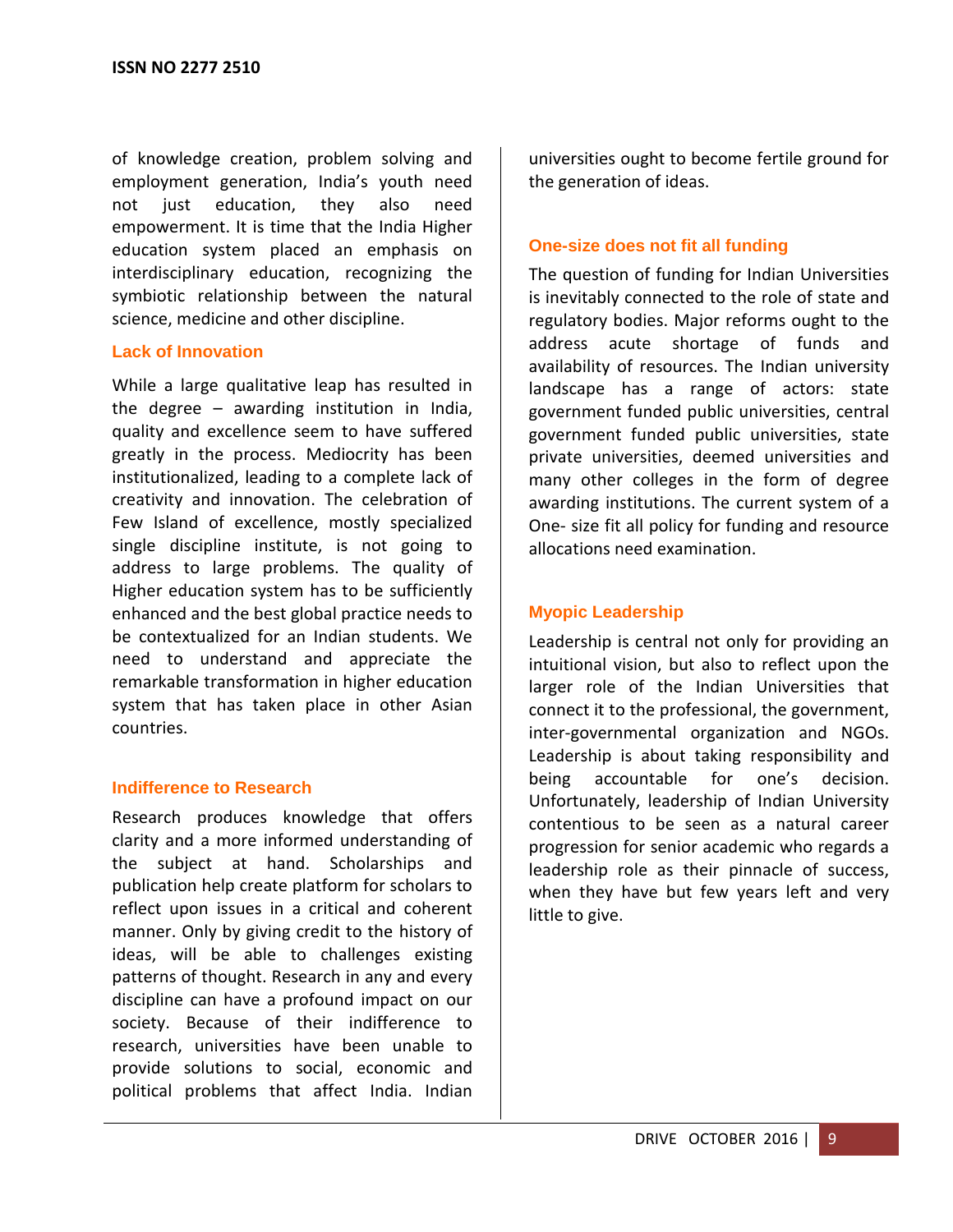## **References:**

- 1. Pawan Agarwal, Higher Education in India: The Need for Change (ICIER Working Paper No. 180).New Delhi: Indian Council for Research on International Economic Relations, June 2006 (http://www.icrier.org/publication/workin g\_ papers\_180.html)
- 2. D. K. Basa, Academic Leadership and three Ailing State of Indian Science. Current Science 80, 11 (10 June 2001), 1364 (http://www.ias.ac.in/currsci/jun102001/ contents.htm)
	- 3. Chronicle of Higher Education, variousissues (citedas CHE) http://chronicle.com
	- 4. Carl Dahlman and AnujaUtz, India and the Knowledge Economy: Leveraging Strengths and Opportunities (World Bank Report No. 31267-IN). Washington, DC: World Bank, 2005 http://www.wds.worldbank.org/servlet /

WDSContentServer/WDSP/IB/2005/05/ 20/00001200920050520110005/ Rendered/INDEX/312670IN.txt

- 5. Government of India, Ministry of Human Resource Development, Department of Secondary and Higher Education, Report of the Central Advisory Board of Education (CABE) Committee on Autonomy of Higher Education Institutions. New Delhi: Government of India, June 2005 (citedas CABE2005) http:// education.nic.in/cabe/AutonomyHEI.pd f
- 6. International LabourOrganisation (ILO), Industrial Training Institutes of India: The Efficiency Study Report. New Delhi/Geneva: ILO, 2003 http://www.ilo.org/

public/english/region/ampro/cinterfor/ news/gasskov.pdf

- 7. DeveshKapur and PratapBhanu Mehta, Indian Higher Education Reform: From Half-Baked Socialism to Half-Baked Capitalism (CID Working Paper No. 108). Cambridge, MA: Center for International Development at Harvard University, 2004 http://www.cid.harvard.edu/cidwp/pdf /108.pdf
- 8. SanatKaul, Higher Education in India: Seizing the Opportunity (ICIER Working Paper No. 179). New Delhi: Indian Council for Research on International Economic Relations, May 2006 (http://www.icrier.org/pdf/WP\_179.pdf )
- 9. TulikaKhemani and Jayaprakash Narayan, Higher Education Sectorin India: Opportunities & Reforms. Hyderabad: Foundation for Democratic Reforms/ LokSatta, March 2006 (no longer available online)
- 10. S.C. Lakhotia, India's ambitions to be a world leader in S&T dependup on a drastic over haul of the university system.CurrentScience, Vol. 88, No. 11 (10 June 2005), 1731-1735 (http://www.ias.ac.in/currsci/jun10200 5/1731.pdf)
- 11. Raghunath A. Mashelkar, India's R&D: Reaching for the Top. ScienceVol. 307, No. 5714 (4March2005),1415-1417 (http://www.sciencemag.org/cgi/conte nt/ full/307/5714/1415)
- 12. PratapBhanu Mehta, Threepartserieson regulating Indian higher education: PartI– Regulating Higher Education (June 14, 2005) http://www.indianexpress.com/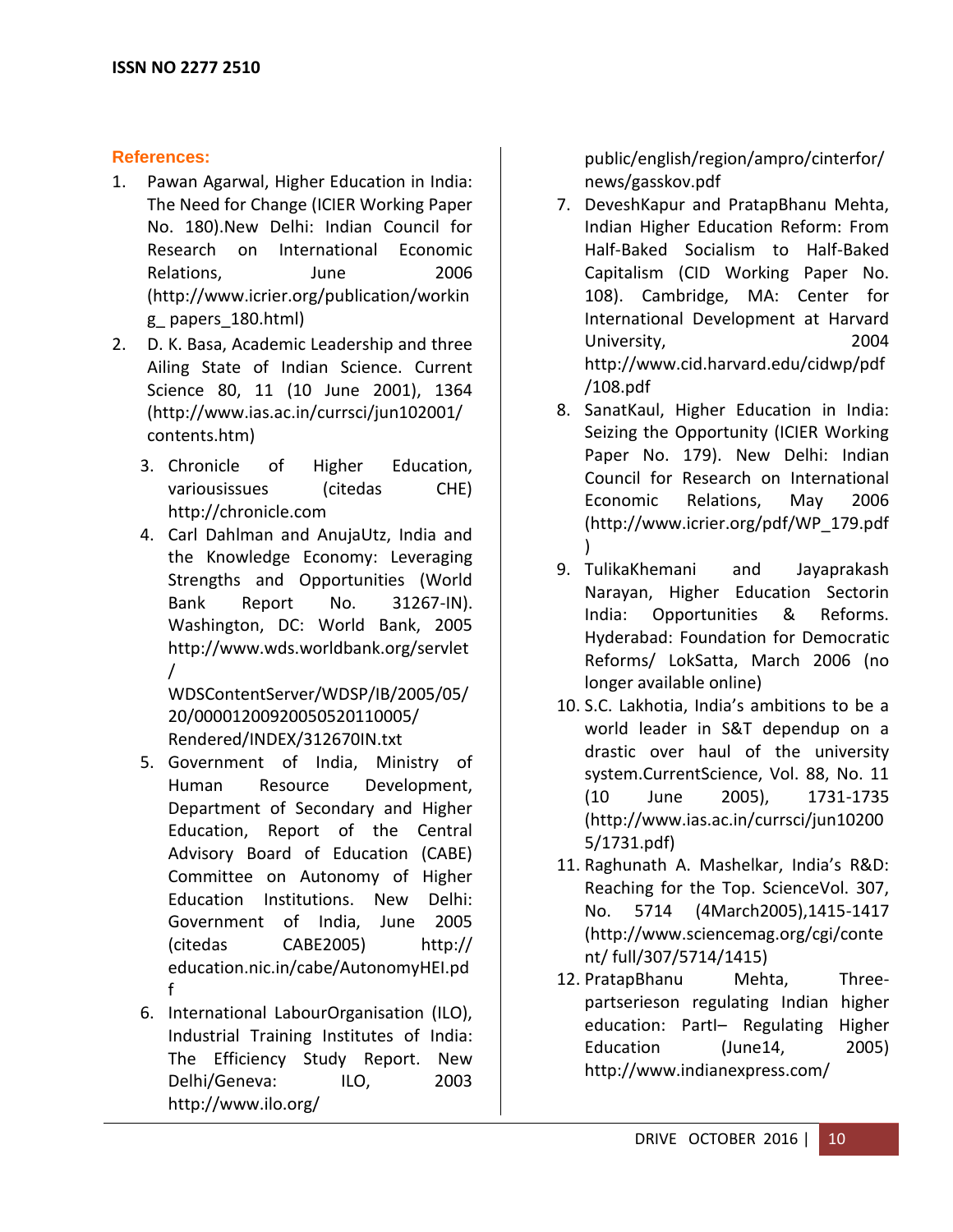res/web/pIe/full\_story.php?content\_id =74357); PartII–

13. Critiquing the Regulatory Regime (June 15, 2005)

http://www.indianexpress.com/ res/web/pIe/full\_story.php?content\_id =74416);PartIII–HowtoBuildQualityInst itutions(June16, 2005) (http://www.indianexpress.com/res/we b/ple/full\_story.

php?content\_id=74486).

TheIndianExpress,June2005 National Knowledge Commission, Report to the Nation 2006. New Delhi: National Knowledge Commission, 2007 (citedas NKC 2007) (http:// knowledgecommission.gov.in/report20 06/default.asp)

- 14. OECD, Educationata Glance 2006. Paris: OECD, 2006
- 15. Privatisation of Higher Education in India: Constitutional Perspectives and Challenges. lawstudent. in (online) n.d. (2007) (cited as law student 2007) (http://www.lawstudent.in/bc\_seervai\_ essay.htm)
- 16. T. J. Rajalakshmi, A Degree of Doubt. Frontline 24, 15 (July 28-August 10, 2007) (http://www.frontlineonnet.com/fl241

5/stories/20070810510709800.htm)

- 17. Anna Lee Saxenian, the New Argonauts: Regional Advantageina Global Economy. Cambridge, MA: Harvard University Press, 2006
- 18. SominiSengupta, Skills Gap Threatens Technology Boom in India. New York Times, October 17, 2006
- 19. Amrik Singh, Challenges in Higher Education. Economic and Political Weekly Vol. 39,No. 21(May 22, 2004),2159-2164

(http://www.epw.org.in/epw/uploads/ articles/7649.pdf)

- 20. Ashutosh Sinha, India Tech: What's the Matter U? Wired, June 25, 2002 (http:// www.wired.com/techbiz/media/news/ 2002/06/52942)
- 21. J.B.G. Tilak, The Dilemma of Reforms in Financing Higher Education in India. Higher Education Policy 10, 1 (March 1997), 7-21
- 22. Jandhyala B.G. Tilak, Absence of Policy and Perspective in Higher Education. Economic and Political Weekly Vol. 39, No. 21 (May 22, 2004),2159-2164 (http://www.epw.org.in/epw/uploads/ articles/7650.pdf)
- 23. Times of India, Issues of February 5, 2007, and May 31, 2007.
- 24. H.S. Virk, Appointment of Vice-Chancellors in Universities. Current Science 81,6 (25 September 2001), 628- 629 (http://www.ias.ac.in/currsci/sep25200

1/ contents.htm)

- 25. Singh S. K., Commercialization of Higher Education: An Analysis, Vol. 85, August, 2013 p. 98-99. http://pdeng.pdgroup.in//index.aspx?is sue=issue45
- 26. Singh S. K. Some Aspact of Higher Education in India, Vol. 89, December,2013 p. 94-95. http://pdeng.pdgroup.in/Index.aspx
- 27. VivekWadhwaetal., America's New Immigrant Entrepreneurs. Chapel Hill,NC: Duke University, 2007 (http://www.kauffman.org/pdf/entrep\_ immigrants 1 61207. pdf)
- 28. VivekWadhwaetal., Education, Entrepreneurship and Immigration: America's New Immigrant Entrepreneurs, Part II. Chapel Hill, NC: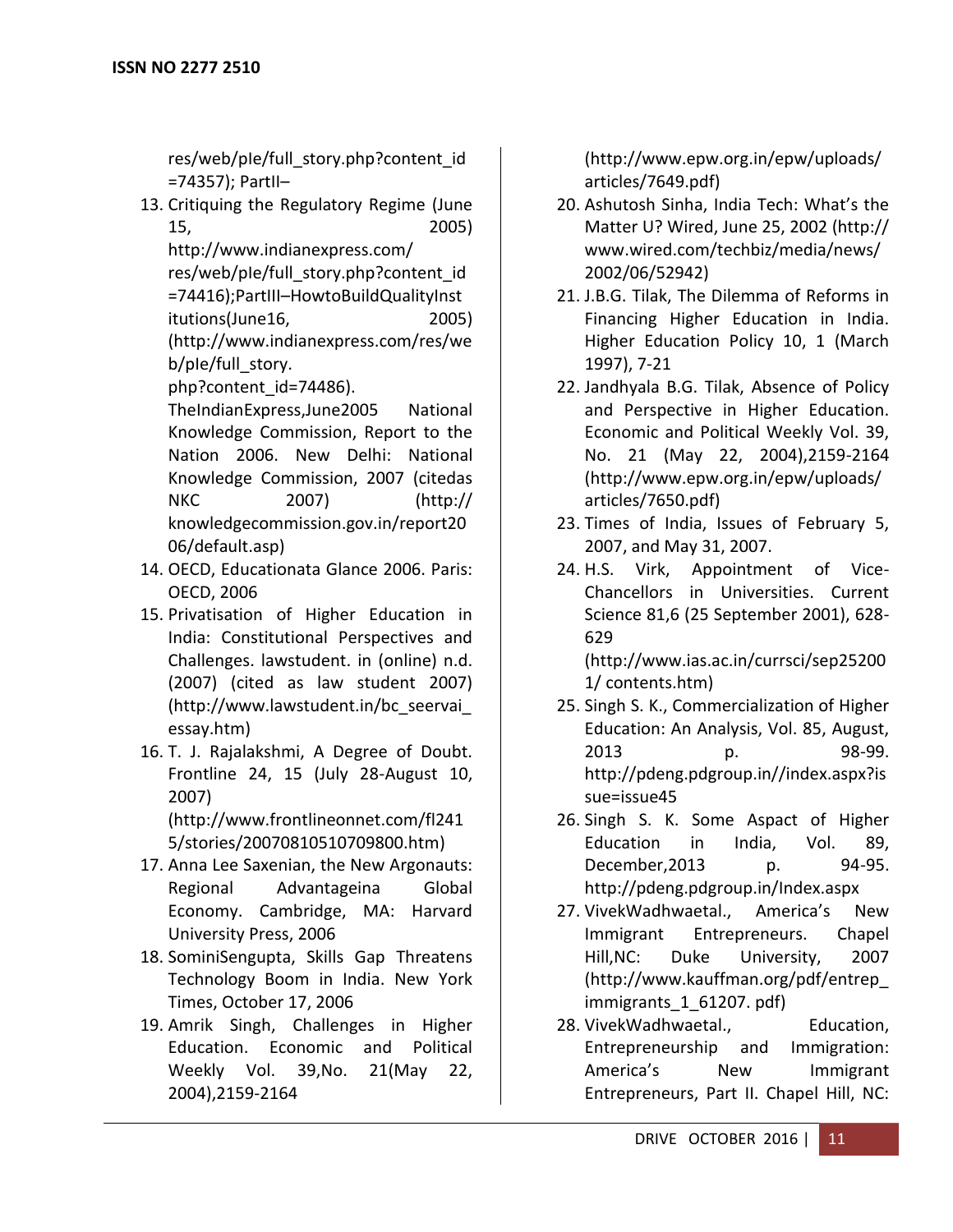Duke University, 2007b [\(http://www.kauffman.org/pdf/entrep\\_](http://www.kauffman.org/pdf/entrep_immigrants_2_61207.pdf) immigrants 2 61207.pdf)

**Title of the Book: Quality Footprints – Sustainable Development of Higher Education Insitutions**

**Published by SEMCOM, Vallabh Vidyanagar**

**Publisher: Lajja Communications**

**By:**

**Mr. Sarvesh Soni** 

**E-mail: [sarveshsoni@rocketmail.com,](mailto:sarveshsoni@rocketmail.com)**

**Mr. Vismay Shah** 

**E-Mail: [vismayshahvs@gmail.com](mailto:vismayshahvs@gmail.com)**

## **SEMCOM IQAC Updates:**

#### **EVENT: LET'S CONNECT WEEK**

#### **DATE: 1st to 9th SEPTEMEBER**

The third month of the year to have the length of 30 days started with celebration of Let's Connect Week. Student Council organized various days in whole week where all college students were dressed up in Mis- Match clothes on **Mis-Match day** , in corporate clothes on CORPORATE DAY , in Similar clothes on TWINS DAY, different traditional attires were witnessed on the TRADITIONAL DAY ,homage to mother earth was given by celebrating GO GREEN DAY – students ride on bi-cycles to the college , and last but not the least PERSONALITY of SEMCOM was the day where all students nominated themselves for the same and in their support to make them Personality of SEMCOM their fellow mates voted for them.

#### **EVENT: TEACHER'S DAY**

#### **DATE: 6th SEPTEMEBER**

Teachers Day is a special day to celebrate a local educator or an important milestone in education. SEMCOM students also celebrated this day with enthusiasm on 6<sup>th</sup> September.

#### **EVENT: DENGUE AWARENESS**

#### **DATE: 8 th SEPTEMEBER**

Most prevalent disease this year in country is DENGUE, to aware the students about the break bone disease doctors from Ayurveda Hospital were invited in College on 8<sup>th</sup> September.

#### **EVENT: AURA BAND PERFORMANCE**

**DATE: 9th SEPTEMEBER**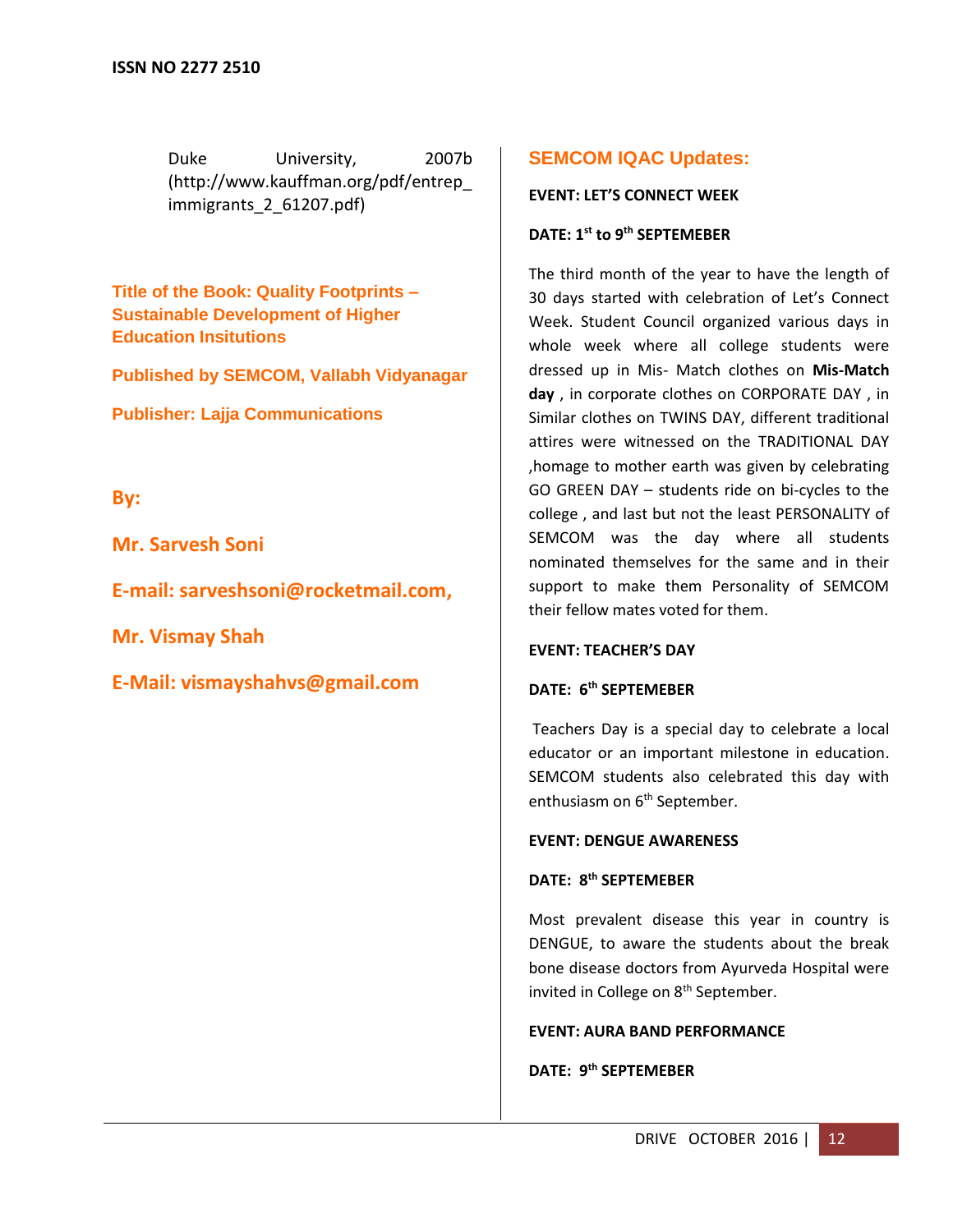Music has a natural healing to the worst as well in this Universe and what best could be if u have the opportunity to witness the live performers. AURA Band performed the OLD melodious songs live in the GREEN SQUARE and made the evening memorable.

#### **EVENT: SMART EYE WORKSHOP**

#### **DATE: 10th SEPTEMEBER**

Smart Eye Workshop was organized by the coordinators Palak Patel and Hiral Patel to enhance the photographic skills of the students.

#### **EVENT: Medical Check up**

#### **DATE: 14th SEPTEMEBER**

Health is Wealth is a well Known phrase, but SEMCOM make all the things to reality to take care of the health of the students for their tenure with college ., SEMCOM arranged Medical Checkup for the First Year Students . Dr. Ami Trivedi and Jay Nanavati were the coordinators of the Facility.

#### **EVENT: ELOCUTION COMPETITION**

## **DATE: 15th SEPTEMEBER**

Public Speaking is not every ones cup of tea, but when it comes to SEMCOM each n every area of the personality development is always taken care since two decades. This year as well the elocution competition was organized to make students good Raconteurs. Judges were called from other areas to judge and suggest. Mr. Renil Thomas and Ms. Richa Gulwani were the coordinators of the event.

#### **EVENT: RATRI B4 NAVRATRI.**

#### **DATE: 29th SEPTEMEBER**

Month came to an end with the most awaited event by all the Semcomites, Ratri B4 Navratri was organized at Manglik Party Plot with the great efforts of student council and all the coordinators on 29<sup>th</sup> September. The atmosphere on the day was full of people having only GARBA and the Enjoyment on the mind. Eminent personalities were the part of the one of the grand event of SEMCOM.

| <b>Chief Guest</b>                                | : Dr. C.L. Patel Sir                                      |  |  |  |
|---------------------------------------------------|-----------------------------------------------------------|--|--|--|
| <b>Guest of Honor</b>                             | :Dr. Dhaval Patel, Collector,<br>Anand                    |  |  |  |
|                                                   | Special Guest of Event : Shri Saurabh Singh, SP,<br>Anand |  |  |  |
| Concial Cunct of Evening: Me Hotalbon Datal, DVCD |                                                           |  |  |  |

Special Guest of Evening: Ms.Hetalben Patel, DYSP, Anand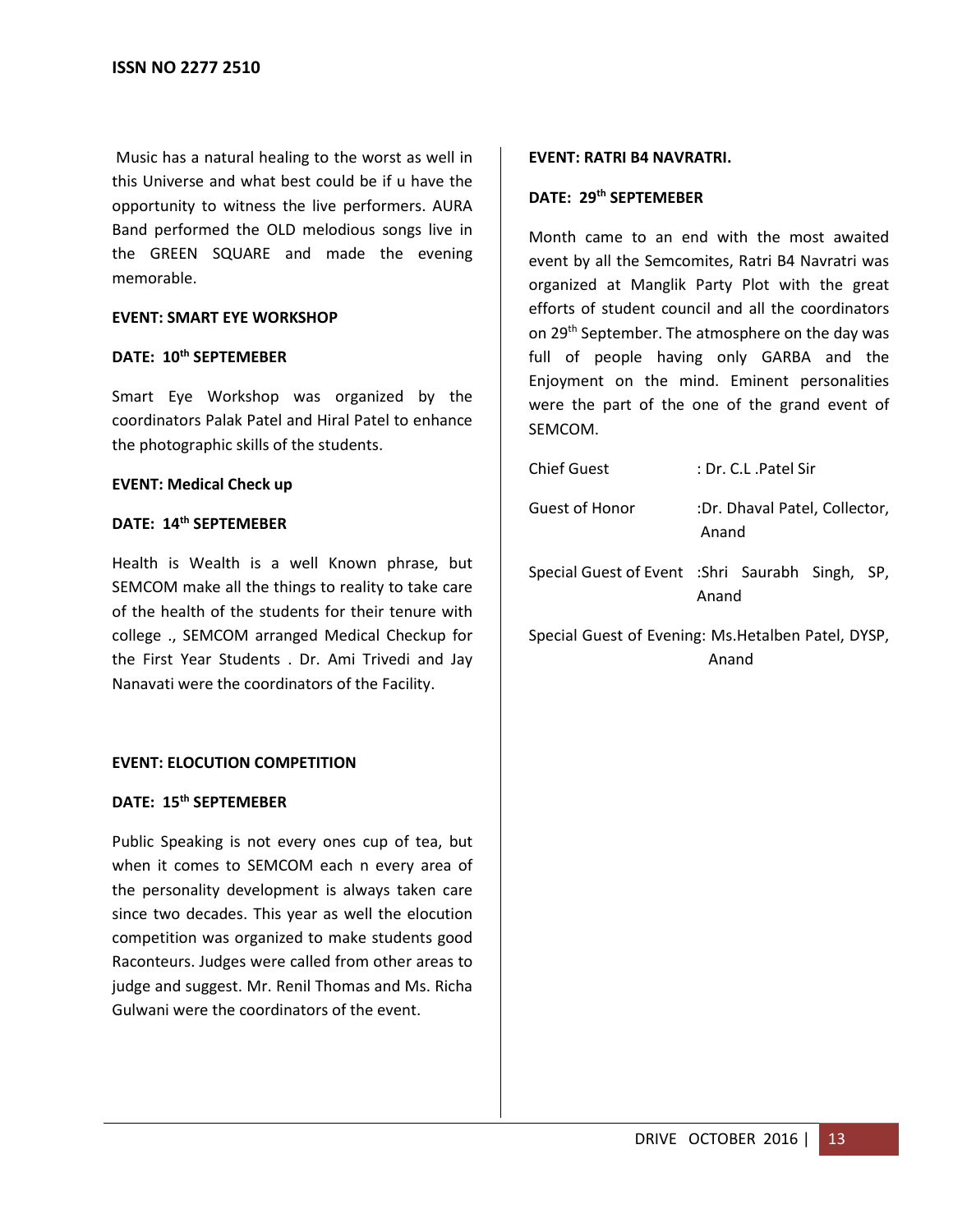## **Fintelligence**

## **GST**

GST stands for Goods and Services Tax. It is an indirect tax levied on the value added at each stage from manufacturing to consumption. At present, indirect taxes are being levied by the Centre and State governments, and also the rates charged are different, especially in case of the taxes levied by the State. It includes excise duty, sales tax, service tax, octroi, entertainment tax and many more taxes. With the introduction of the GST, there will be only one tax that will be applicable at a unified rate across the country. GST Bill is expected to be implemented from April 2017.

GST will merge following taxes at the Centre as well as state:

| Centre                                           | State                   |
|--------------------------------------------------|-------------------------|
| <b>Central Excise Duty</b>                       | State VAT               |
| <b>Additional Excise Duty</b>                    | Entertainment<br>Tax    |
| Service Tax                                      | Octroi and Entry<br>Tax |
| Additional Customs Duty<br>(Countervailing Duty) | <b>Purchase Tax</b>     |
| Special Additional Duty of<br>Customs            | Luxury Tax              |

The multiple tax rates and tax authorities has given rise to a complicated tax structure that will be replaced by a common tax rate all over India which will enable smooth functioning in the economy. India has been facing problems with this complex tax structure. It has resulted in inefficiency for businesses, tax evasion, higher tax rates on certain goods, litigations and associated costs, and delays in tax receipts due to litigations. On implementation of the GST, a single uniform tax rate will be applicable across the country. This will help bringing in business efficiency and better compliance. Also, tax credits are better with the GST and will reduce cases of double taxation. There will be transparency in taxation. GST will push growth in the economy. The GST model would facilitate seamless credit across supply chains, with tax set offs available across the production value-chain, both for goods and services. This will result in reduction of cascading effect of taxes, therefore bringing down the overall cost of supplies. Under GST every person is liable to pay tax on his output and is entitled to get input tax credit (ITC) on the tax paid on its inputs (therefore tax on value addition only) and ultimately the final consumer shall bear the tax.

The GST council agreed to a four-tier GST tax structure of 5%, 12%, 18% and 28% on November 3, 2016 meeting, with lower rates for essential items and the highest for luxury and de-merits goods that would also attract an additional cess. The lowest rate of 5% would be for common use items while there would be two standard rates of 12% and 18%. Luxury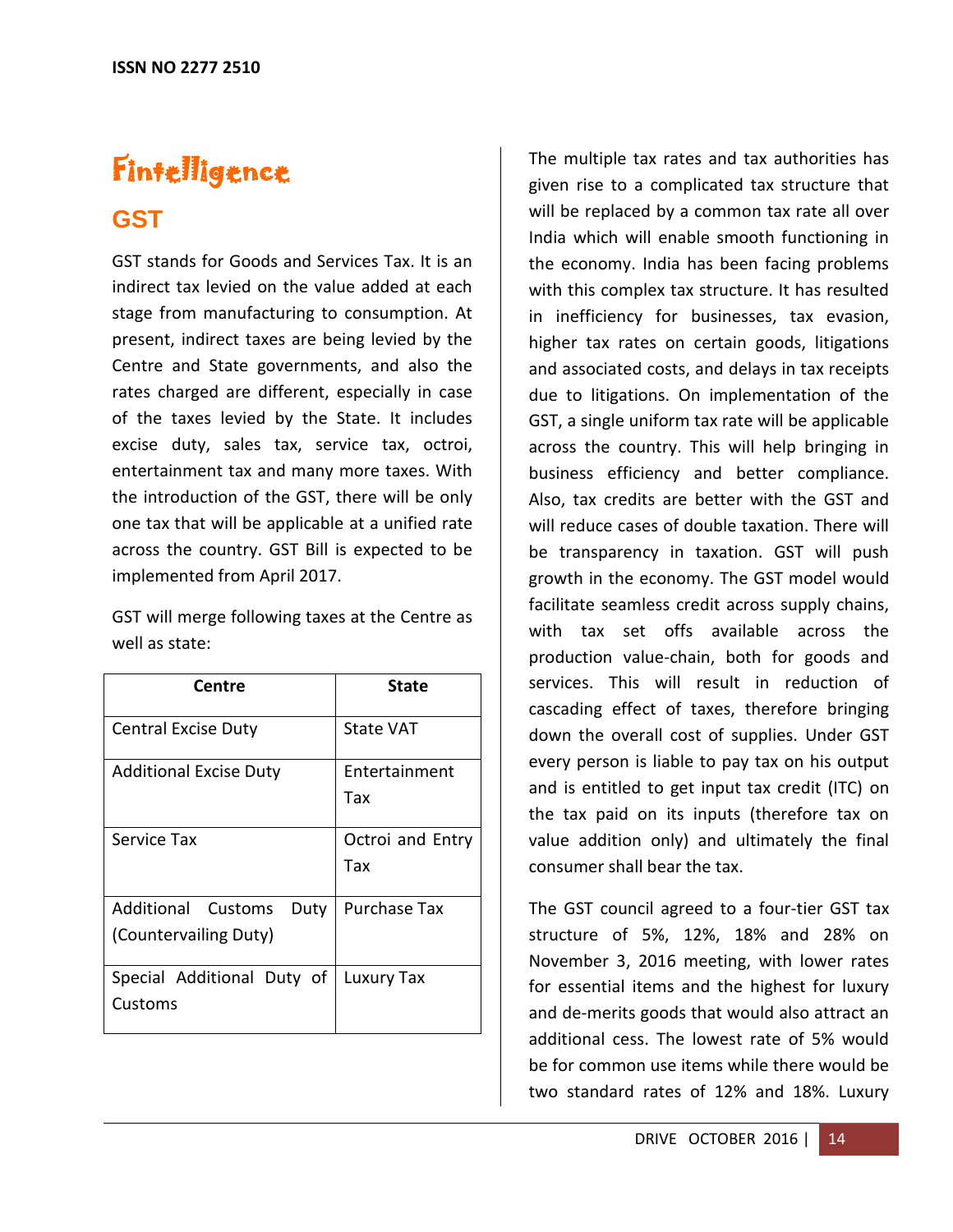cars, tobacco and aerated drinks would also be levied with an additional cess on top of the highest tax rate. The collection from this cess as well as that of the clean energy cess would create a revenue pool which would be used for compensating states for any loss of revenue during the first five years of implementation of GST. The cess would be lapsable after five years.

Thus, GST being a dynamic and comprehensive legislation which shall replace most of the indirect taxes, is going to be a game-changing legislation which will have multi-fold effects in Indian economy. The challenge is its effective administration and implementation by centre and states.

#### **Reference:**

The Times of India, November 4, 2016 THE CHARTERED ACCOUNTANT, November 2015 THE CHARTERED ACCOUNTANT, August 2015 The Times of India, September 16, 2016 The Economic Times, October 22, 2016

## **By:**

**Dr. Kamini K. Shah ASSOCIATE PROFESSOR DEPARTMENT OF BUSINESS STUDIES, SARDAR PATEL UNIVERSITY.**

## **SEMANTIC WEB:**

#### **What are Upper Ontologies?**

Ontologies are the key for enabling semanticsdriven knowledge processing, and it is widely accepted that the next generation of knowledge management system will rely on ontologies. Unfortunately, the development of real-world enterprise-wide ontology-based knowledge management systems is still in an early stage. Integrated enterprise knowledge management architecture is dealing with several challenges related to applying ontologies in real-world environment. They focus on two important ontology management problems' namely, supporting multiple ontologies and managing ontology evolution [02] .

Upper ontologies are a key technology for integrating heterogeneous knowledge coming from disparate sources. They may be used in knowledge integration and exchange process as a reference or a common model of the real world. The definition of UO, (also named toplevel ontology, or foundation ontology) given by Wikipedia [06] is "an attempt to create an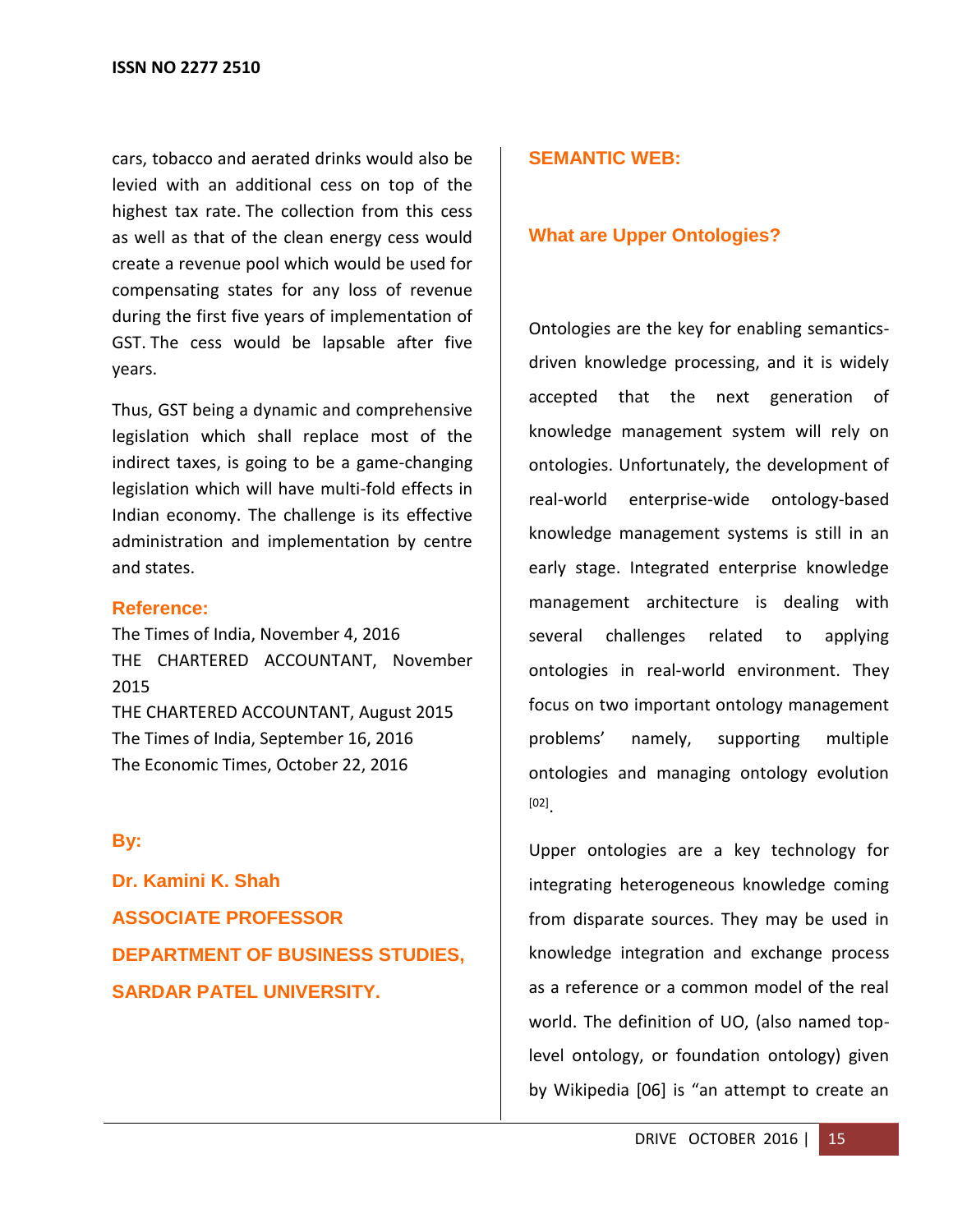ontology which describes very general concepts that are the same across all domains. The aim is to have a large number of ontologies accessible under this upper ontology" [03]. The potential advantages of ontology for the purposes of information management are obvious. Each group of data analysts would need to perform the task of making its terms and concepts compatible with those of other such groups only once  $-$  by calibrating its results in the terms of the single canonical backbone language. If all databases were rendered in terms of just one common ontology (a single consistent, stable and highly expressive set of category labels), then we would be able to save the efforts of thousands of man-years that have been invested in creating separate database resources. By this consistent representation we will be able to create a single integrated KB extending worldwide and comprehending all knowledge within a single system. The top-level ontology would then be designed to serve as common neutral backbone, which would be supplemented by the work of ontologists working in more specialized domains, or, still more specifically, ontologies of built

environments [01], or of surgical deeds[04][05].

## **References:**

- 1. Bittner, T. (2001). The Qualitative Structure of Built Environments. Journal FundamentaInformaticae (FUIN). 46(1- 2):97–128. 2001.
- 2. Maedche, A., Motik, B., Stojanovic, L., Studer, R., &Volz, R. (2003). Ontologies for Enterprise Knowledge Management. IEEE Intelligent Systems and their Applications. 18(2):26-33. 2003.
- 3. Mascardi, V., Cordì. V., & Rosso, P. (2006). A Comparison of Upper Ontologies. Technical Report DISI-TR-06-21. Retrieved from http://www.disi.unige.it/person/Masca rdiV/Download/DISI-TR-06-21.pdf
- 4. Mori, A.R., Gangemi, A., Steve, G., Consorti, F., &Galeazzi, E. (1997). An Ontological Analysis of Surgical Deeds. In, Keravnou, E., Garbay, C., Baud, R., & Wyatt, J. (Eds.), Artificial Intelligence in Medicine. Proc. of the 6th Conf. on Artificial Intelligence in Medicine Europe (AIME '97). Grenoble. France. LNAI 1211. pp.361-372. ISBN 9783540684480. Berlin. Springer Verlag. 1997.
- 5. Smith, B. (2003). Ontology. Preprint version of chapter "Ontology". In Floridi, L. (Ed.), Blackwell Guide to the Philosophy of Computing and Information. pp.155–166. Oxford.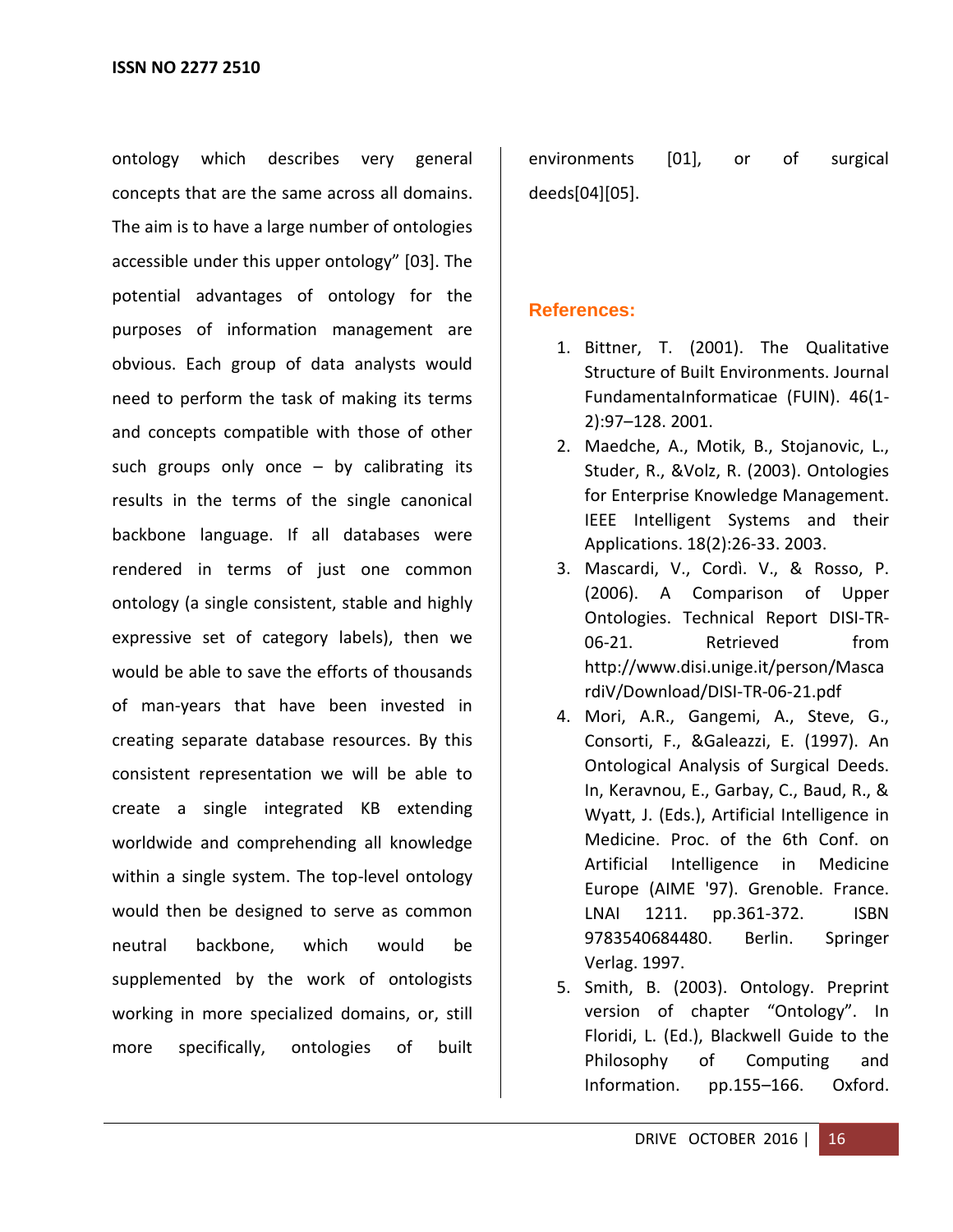Blackwell. 2003. Published on-line at http://ontology.buffalo.edu/smith/artic les/ontology\_pic.pdf

6. Wikipedia: The Free Encyclopedia site. Upper ontology. Retrieved from [http://en.wikipedia.org/wiki/Upper\\_on](http://en.wikipedia.org/wiki/Upper_ontology) [tology](http://en.wikipedia.org/wiki/Upper_ontology)

## **By:**

**Dr. Nehal Daulatjada Assistant Professor SEMCOM**

## **COMMUNICARE**

## **Timeliness in communication**

Timeliness in communication is one of the most essential aspect of communication. It has its importance in various types of communication style like oral, written, electronic etc. It becomes crucial in carrying out different business processes like market information, customer interaction, project communication etc. In organizational communication, timeliness is always emphasized for process improvement. Achieving organizational goals highly depend on how effective and timely communication takes place irrespective of internal or external.

Internal oral communication includes interpersonal communication, presentations, conflict communication with colleagues, and with team mates in teams. Timeliness is important in terms of managing professional relations with team mates and colleagues, resolving conflicts with boss, peers and subordinates. Making presentations for educating and training employees. Communication at these situations highly demand for timeliness for effectiveness. In external communication with agents, vendors,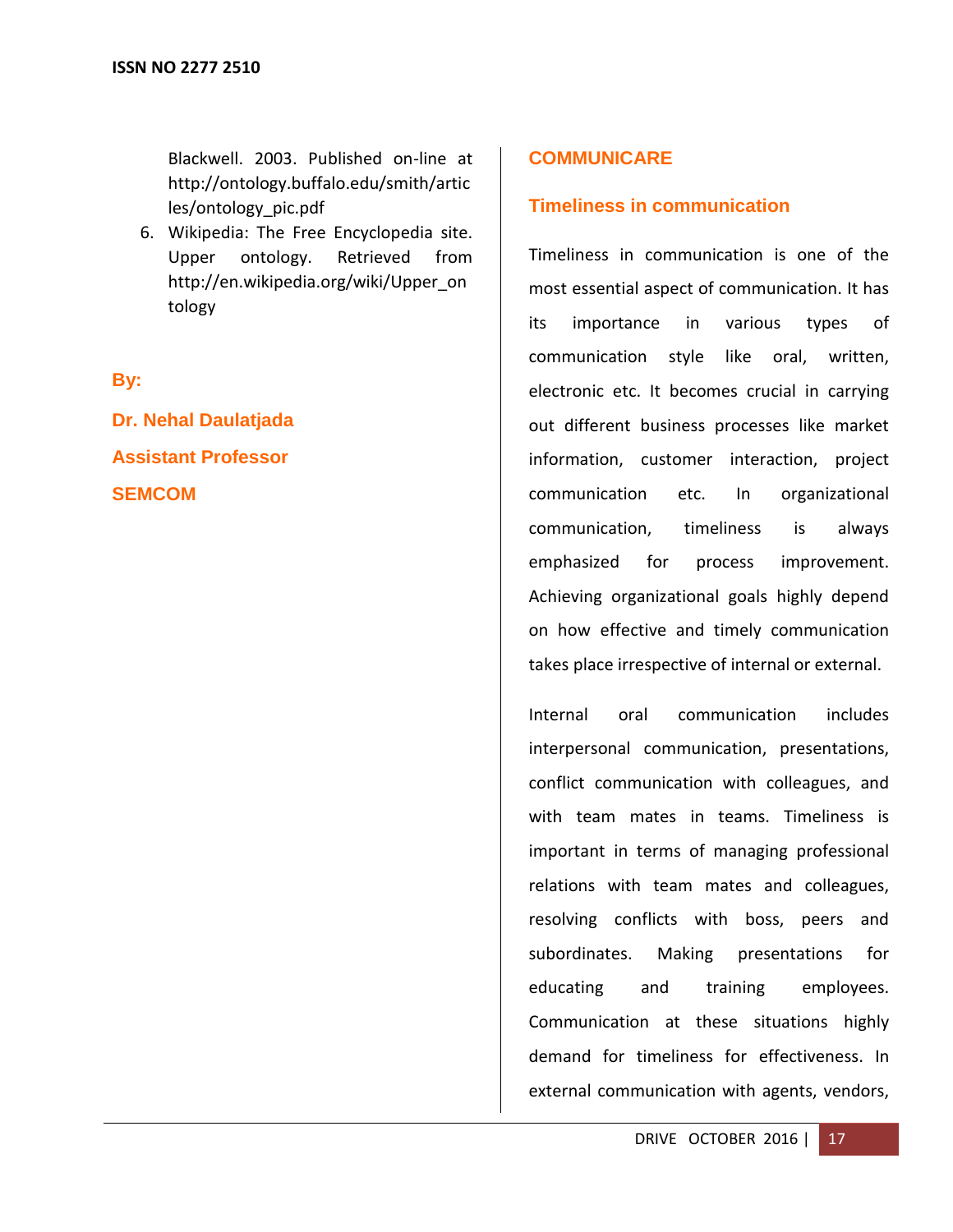suppliers, customers and government bodies also, timeliness is to be observed for effective communication. Dealing with external clients, or for any meeting, arriving on time is very important. Timely start, follow up of the time, and timely closing of meeting is appreciated. Being punctual on formal meetings and deals, majority of the time, punctuality is expected and it plays important role in maintaining healthy relations as well. Managing time in business deals also creates good impressions among others which lead them to raise your respect.

Timeliness in also important in managing business emails. In today's fast business world, people expect quick response. One needs to check emails regularly and respond accordingly. Mobile technology is more user friendly for quick access and response of emails. Email communication also takes more time to gather and compile data. In that case timely follow up is crucial to see that work progresses with sound pace. Using modern technology, emails can be responded even when one is not in the office or while in transit. It saves lot of time.

Customers are also such stakeholders who expect very timely delivery of goods or services. Otherwise also, to maintain company goodwill, customers should be attended on time. Tardiness in timely communication is viewed by customer as break in goodwill. It increases customer satisfaction and assures customer retention. While working in teams, timely submission of tasks is important. Sometimes it is better to work early and finish the tasks before deadlines. This is important because in teams, your submission of work makes others to start their work further.

Timeliness in walks of life is always appreciated. It is rightly said, 'Time is money' it shows the importance of managing time. When timeliness becomes your habit, it is viewed alsong with your personality and people admire and respect you for the same. It enhances work relations as well. In turn, it takes less time for you to get work done from others.

## **By:**

**Dr. Nishrin Pathan Assistant Professor SEMCOM**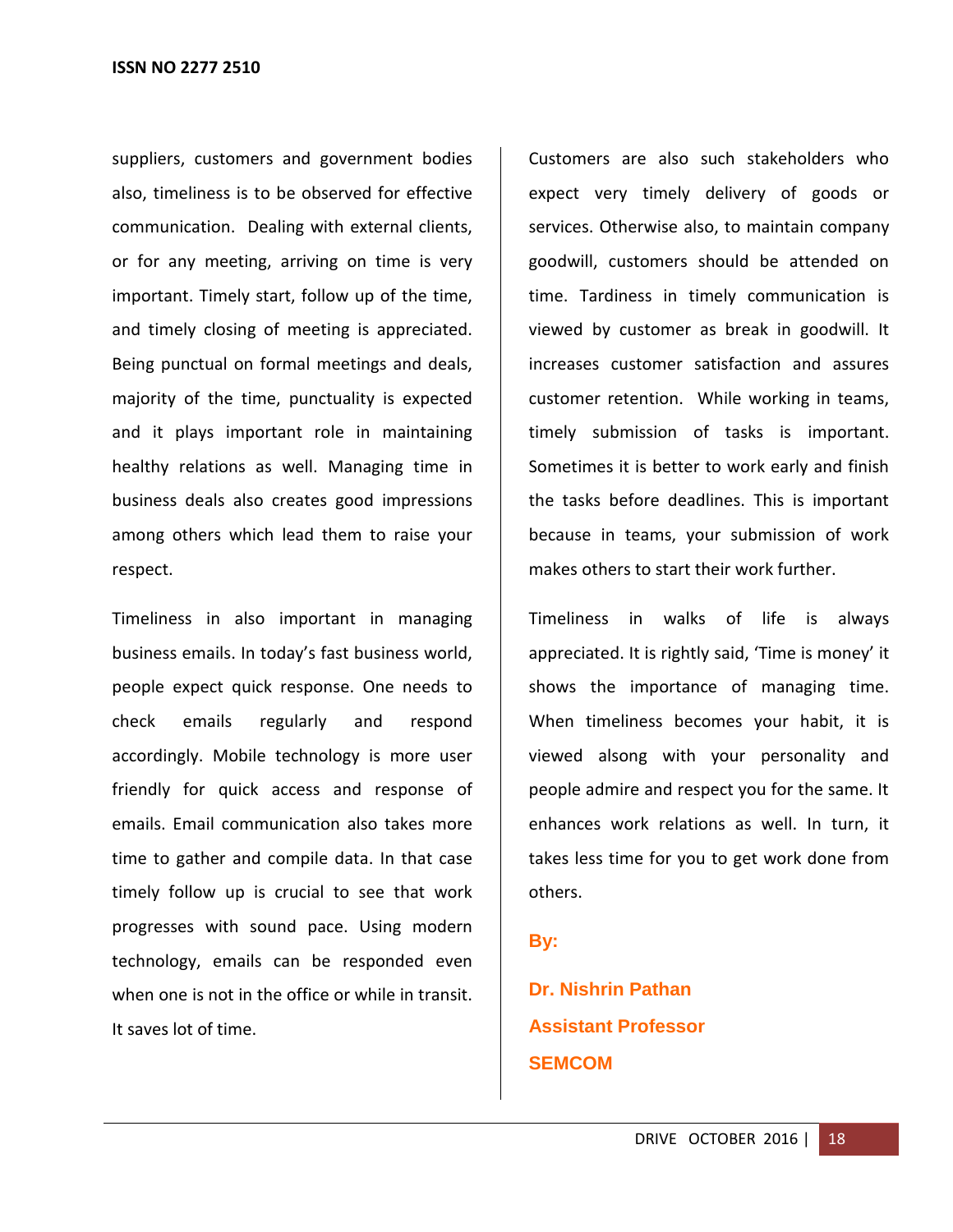#### **MY VOICE:**

**Human Resource Training and Development Programs: The Key to Organizational productivity, growth and success**

In the highly competitive globalized economy of today, human resource competency has emerged as the decisive factor which can provide competitive advantage to the business firm(s) over the rivals. Each and every employee(s) of the business firm(s) from worker to company president needs some kind of training and development. Training is different from Development. Training is a systematic short term process by which nonmanagerial personnel learn technical or operational skills for the definite purpose of improving their on the job performance. Development is a systematic long term process by which managerial personnel learn conceptual, analytical and interpersonal skills for both better on the job performance, grooming them for higher roles in the organization and overall development of the personality. Flippo has viewed that "executive/management development includes the process by which managers and executives acquire not only skills and competency in their present jobs, but also capabilities for future managerial tasks of increasing difficulty and scope". In the opinion of Michael J. Jucious, "training is any process by which the attitudes, skills and abilities of employees to perform

specific jobs are improved." Clearly, development is an ongoing continuous process, while training is a short term process. Training and Development differ on four important aspects: 1. what is learned? In Training, Technical and mechanical operations are generally learned. In Development, Theoretical and Conceptual ideas are learned. 2. Who learns? Training is for Non-managerial or operative personnel. Development is for managerial/supervisory personnel. 3. Why such learning takes place? Training is for specific job related purposes. Development is for general knowledge. 4. When learning occurs? Training is a short term process. Development is a long term process.

Training and Development is an integral part of business organization, as both new and existing employees need training to perform their role in a better way. New incumbent's needs induction training so as to get them acquainted with organizational working including organizational philosophy, policies, procedures, history, achievements, products, superior(s), subordinate(s), colleagues or coworkers, their role etc. Existing employees needs training including refresher training to acquaint them with new methods of working, new technology, new products etc. In the today's globally competitive markets, technology is changing at a faster pace, consumer expectations about products or market offerings are changing with demand for better quality products and services, environment friendly products and services and hence the need for training and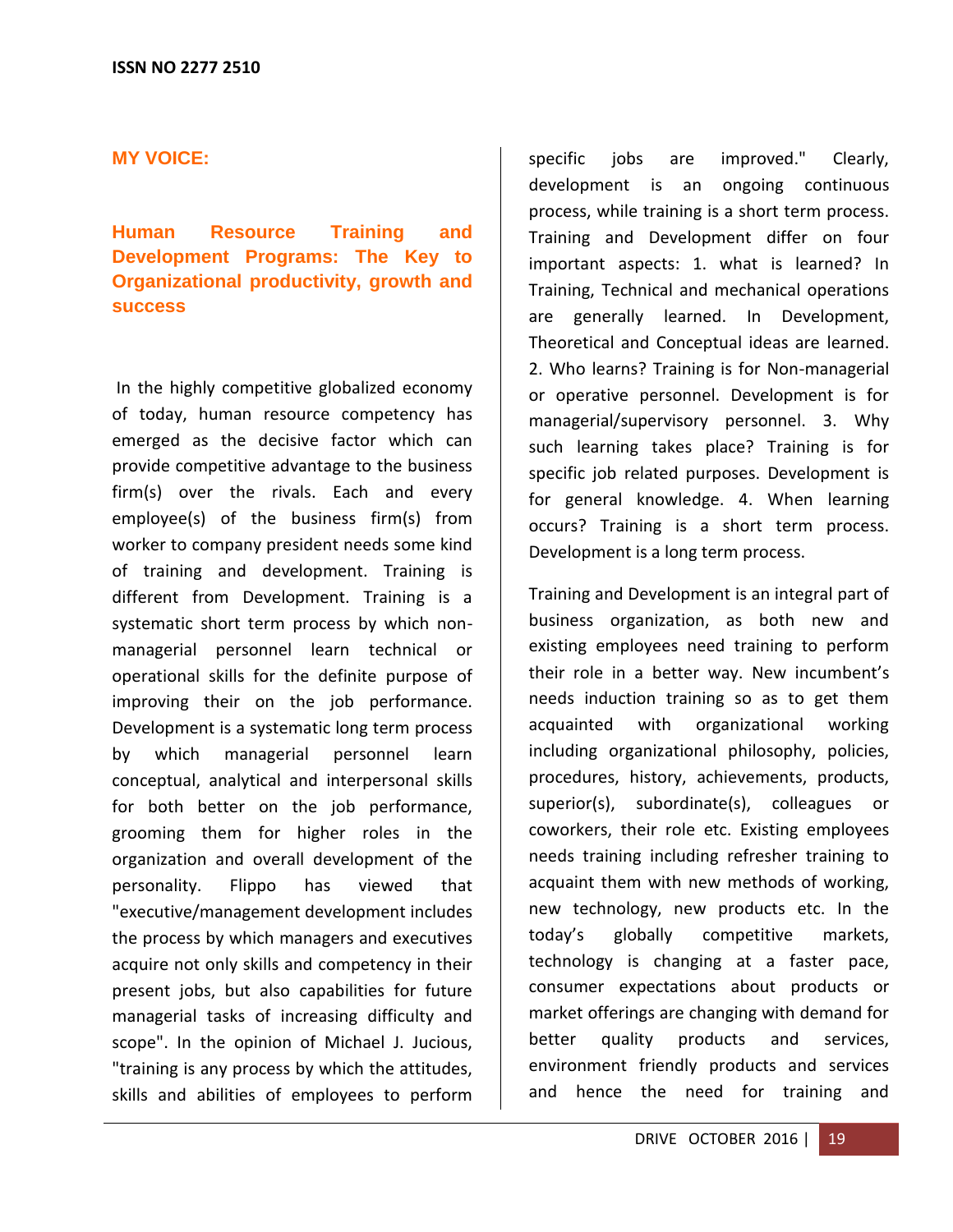development programs in the business organizations to update and improve human resources or manpower skills with the requisite training and development programs.

The need for training and development programs in the business organization arises from the fact that business environment is dynamic with changing technology, changing consumer taste and preferences, changing societal expectations from the business, including social responsibility of business, changes in economic environment, political and regulatory environment, socio-cultural environment etc. resulting into demand for varied skills on part of human resources and hence the need for continuous human resource training and development programs in the business organization(s).

The significance of human resource training and development program lies in the fact that it boosts organizational productivity, reduces organizational wastage, improves employee's morale, makes business organizations, both stable and flexible, assists in managerial succession, career planning and development and human resources retention programs. Training today avoids human resources crisis tomorrow, sums up the significance of human resource training and development programs for the business organization(s).

## **References:**

Khanka, S. (2007). Human Resource Management. New Delhi: S. Chand & Company Ltd., (Pg.107-108, Pg.123).

## **By:**

**Mr. Sunil V. Chaudhary Assistant Professor SEMCOM**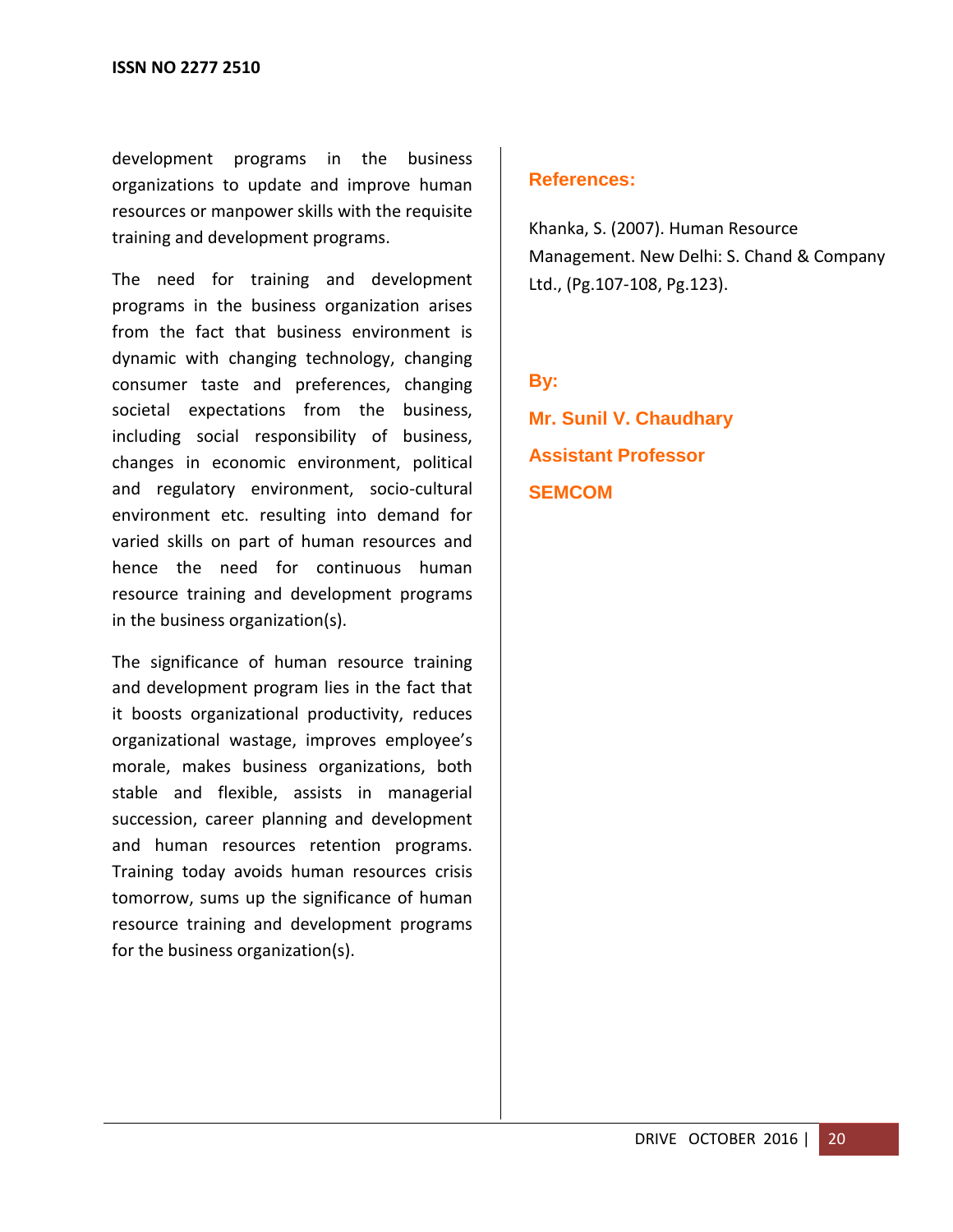## **Accounting Aura:**

I will continue to discuss work place frauds in this article. Frauds threats can be categorized to businesses in the following ways:

- Asset misappropriation,
- Fraudulent financial statements and records, and
- Corrupt or prohibited practices.

#### **Asset Misappropriation**

Simply put, asset misappropriation can be thought of as a theft of something of value that belongs to your business. When it comes to asset misappropriation, "cash is king." In other words, cash is the most frequently targeted asset.

- "Cash" targets include currency and coins, checks, electronic funds, financial instruments, rebates, credits, discounts, and virtually any other device or means of financial exchange or enrichment.
- Cash is targeted for obvious reasons—it has a clearly known value, is easily transferable and transportable, is difficult to trace, and may even be diverted before any record exists on company books.
- **EXTERG** Cash may be targeted by external or internal perpetrators or even by both via collusion.
- Cash-diversion schemes range from simple skimming of sales receipts to complex frauds involving:
- **Billing**,
- Payroll,
- **Expense reimbursement,**
- **EXECUTE:** Checks, including alteration and diversion of legitimately issued checks, and
- Sales and remittances, including point-of-sale "till tapping."

Other common targets of asset misappropriation include merchandise and/or other inventory, equipment and supplies, and even waste, scrap, salvage, or surplus property.

Generally, high-value assets that are easy to transport and to dispose of are at highest risk. Prime examples of high-risk assets include laptop computers, which pose the additional risks of confidential data disclosure and possible facilitation of unauthorized information-system intrusion.

Experience indicates that virtually any type of asset can be targeted.

Company *services* may also be appropriated. For example:

A manager of a construction firm uses "on the clock" company employees to remodel his home, or perform landscaping and/or maintenance work.

An administrative assistant uses her employer's express mail delivery service account to routinely send packages to members of her family in other parts of the world.

## **Fraudulent Financial Statements, Books, and Records**

The financial statements (internal and external), books, and records of a business may also be targets for fraud. Specifically, they may be:

Manipulated to hide fraud (e.g., to prevent discovery of an asset misappropriation), and/or

Falsified to accomplish a fraud (e.g., to cause unjustified financial rewards, such as executive bonuses based on falsified financial performance data).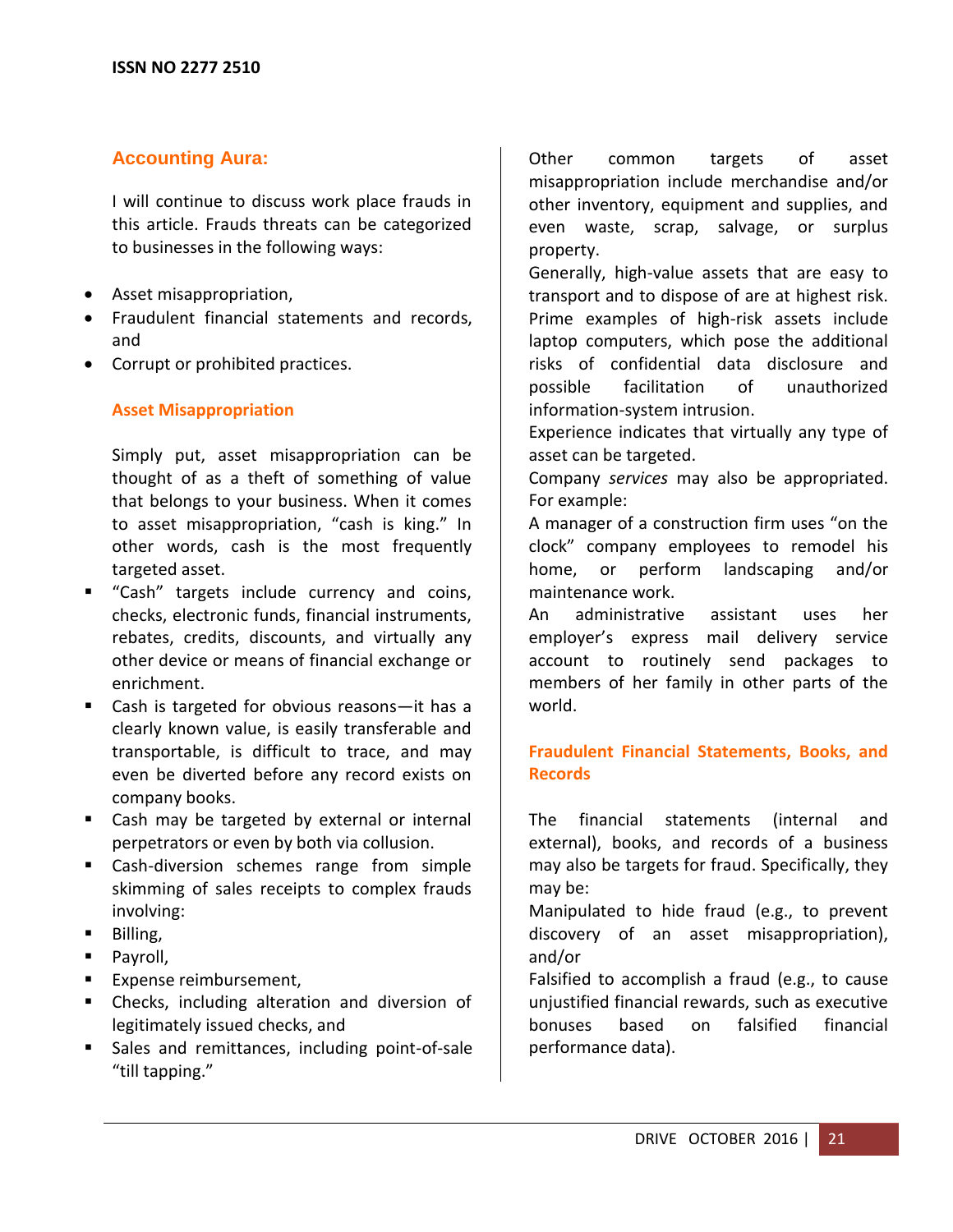#### **Corrupt or Prohibited Practices**

Corrupt and prohibited business practices include the following closely related concerns:

- "Side agreements" involving undisclosed rebates or kickbacks, and Bid-rigging, bribery, and extortion.
- **Corrupt and prohibited practices often involve** hidden arrangements with customers and suppliers of goods and services to a company. In many cases, these arrangements directly and dishonestly benefit the individual employee(s) involved.

(Source: Booklet developed by KPMG Forensic for distribution to business owners)

## **By:**

**Mr. Pratik Shah Assistant Professor SEMCOM**

## **Article:**

**Using Captcha Control in ASP.NET Web Application**

## **Introduction**

The term **CAPTCHA** stands for Completely Automated Public Turing Test to Tell Computers and Humans Apart.

The Captcha Control is used to prevent automated computer programs/scripts from submitting data to your Web Application. When Captcha Control is used, it ensures that only Humans can interact with your Web Application as it is very difficult for automated computer programs to read the distorted text displayed in a Captcha Control. See Figure shown below.



There are several Captcha Controls available on the Internet. I am discussing the use of one of them, called reCAPTCHA Control from Google, in ASP.NET as it can be easily used/integrated. The reCAPTCHA is a free service that protects your site from spam and abuse. It uses advanced risk analysis techniques to tell humans and bots apart.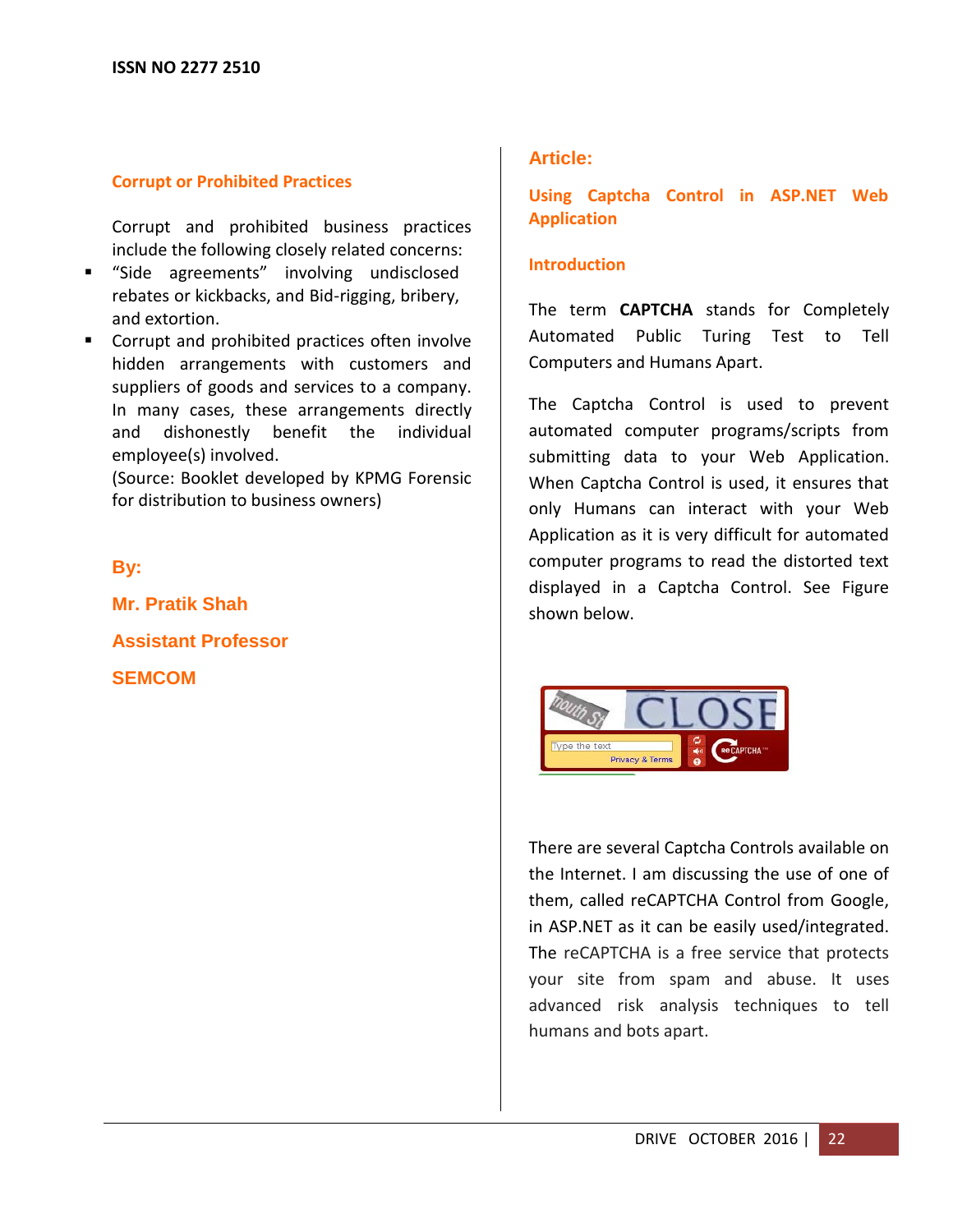#### **Steps for using reCAPTCHA in ASP.NET Web Application**

Step-1: Get API Keys by signing with your gmail email-ID.

To use reCAPTCHA, you need to "sign up for an API key pair" for your site. The key pair consists of a **site key** and **secret**. The **site key** is used to display the widget on your site. The **secret** authorizes communication between your application backend and the reCAPTCHA server to verify the user's response. The **secret** needs to be kept safe for security purposes.

The API key pair is unique to the domains and first-level subdomains that you specify. Specify all domains if you serve your website from multiple top level domains. If you specify the API key pair to *yoursite.com*, tit also works for sub-domain variations of *yoursite.com.* If you would like to use "localhost" for development, you must add it to the list of domains.

Go to the URL [https://developers.google.com/recaptcha/intr](https://developers.google.com/recaptcha/intro) [o](https://developers.google.com/recaptcha/intro), and click on the "Create an API Key" in Left Pane. See Figure below. It will ask you to log on using your Googel/gmail Account.



Step-2: Download the reCAPTCHA ASP.NET Library (ASP.NET Plugin) from the same page.

Step-3: Extract Recaptcha.dll from the downloaded ZIP folder to, say, CaptchaLibrary Folder.

Step-4: In your ASP.NET Web Proeject, add a reference to Recaptcha.dll assembly, which is in CaptchaLibrary Folder.

Step-5: Include the following Register directives on the page in which you need to use Captcha Control.

<%@RegisterTagPrefix="recaptcha"Namespace ="Recaptcha"Assembly="Recaptcha" %>

Step-6: Add the Control Declaration as shown below on the page where you want the Captcha Control, normally, before the Form Submit Button.

```
<recaptcha:RecaptchaControl
  ID="recaptcha"
  runat="server"
  PublicKey="your_public_key"
  PrivateKey="your_private_key"
 /
```
You have to use your actual public and private key in above code which is generated in Step-1.

Step-7: Use ASP.NET validation to validate your form (i.e., you should check Page.IsValid on submission) as shown below

if (Page.IsValid)

{

// Actual work that needs to be performed will go here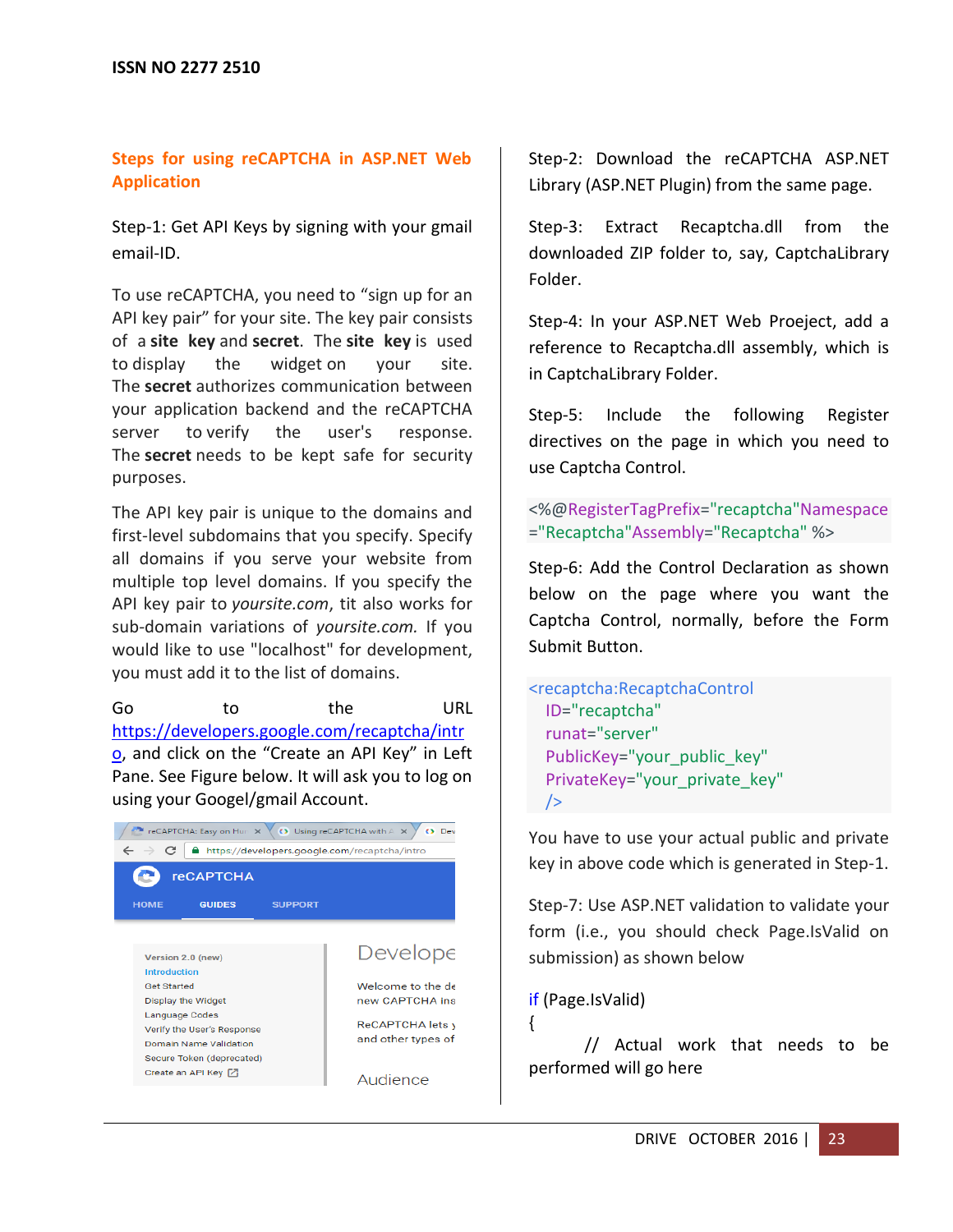```
lblMessage.Text = "Thank You very 
much for your Feedback";
}
else
{
      lblMessage.Text = "Sorry Computer 
Program.";
}
```
That's it. Now your Web Application is protected from Automated Computer Programs (Internet Bot) and it allows only humans to interact with your Web Application.

#### **References**

- [https://developers.google.com/recaptc](https://developers.google.com/recaptcha/intro) [ha/intro](https://developers.google.com/recaptcha/intro)
- [https://developers.google.com/recaptc](https://developers.google.com/recaptcha/old/docs/aspnet) [ha/old/docs/aspnet](https://developers.google.com/recaptcha/old/docs/aspnet)

## **By:**

**Dr. Kamlesh Vaishnav Associate Professor**

**SEMCOM**

## **Article:**

## **Domain Name System**

- The **Domain Name System** (**DNS**) is a [hierarchical](https://en.wikipedia.org/wiki/Hierarchical) decentralized naming system for computers, services, or any resource connected to the [Internet](https://en.wikipedia.org/wiki/Internet) or a private network.
- It associates various information with [domain names](https://en.wikipedia.org/wiki/Domain_name) assigned to each of the participating entities. Most prominently, it translates more readily memorized domain names to the numerical [IP addresses](https://en.wikipedia.org/wiki/IP_address) needed for the purpose of locating and identifying computer services and devices with the underlying network protocols.
- The Domain Name System also specifies the technical functionality of the [database](https://en.wikipedia.org/wiki/Database) service that is at its core. It defines the DNS protocol, a detailed specification of the data structures and data communication exchanges used in the DNS, as part of the Internet [Protocol Suite](https://en.wikipedia.org/wiki/Internet_Protocol_Suite)
- The Internet maintains two principal [namespaces,](https://en.wikipedia.org/wiki/Namespace) the domain name hierarchy<sup>[\[1\]](https://en.wikipedia.org/wiki/Domain_Name_System#cite_note-rfc1034-1)</sup> and the Internet [Protocol](https://en.wikipedia.org/wiki/Internet_Protocol) (IP) [address spaces.](https://en.wikipedia.org/wiki/Address_space)
- The Domain Name System maintains the domain name hierarchy and provides translation services between it and the address spaces.
- $\bullet$ Internet [name servers](https://en.wikipedia.org/wiki/Name_server) and a communication [protocol](https://en.wikipedia.org/wiki/Network_protocol) implement the Domain Name System.
- A DNS name server is a server that stores the DNS records for a domain; a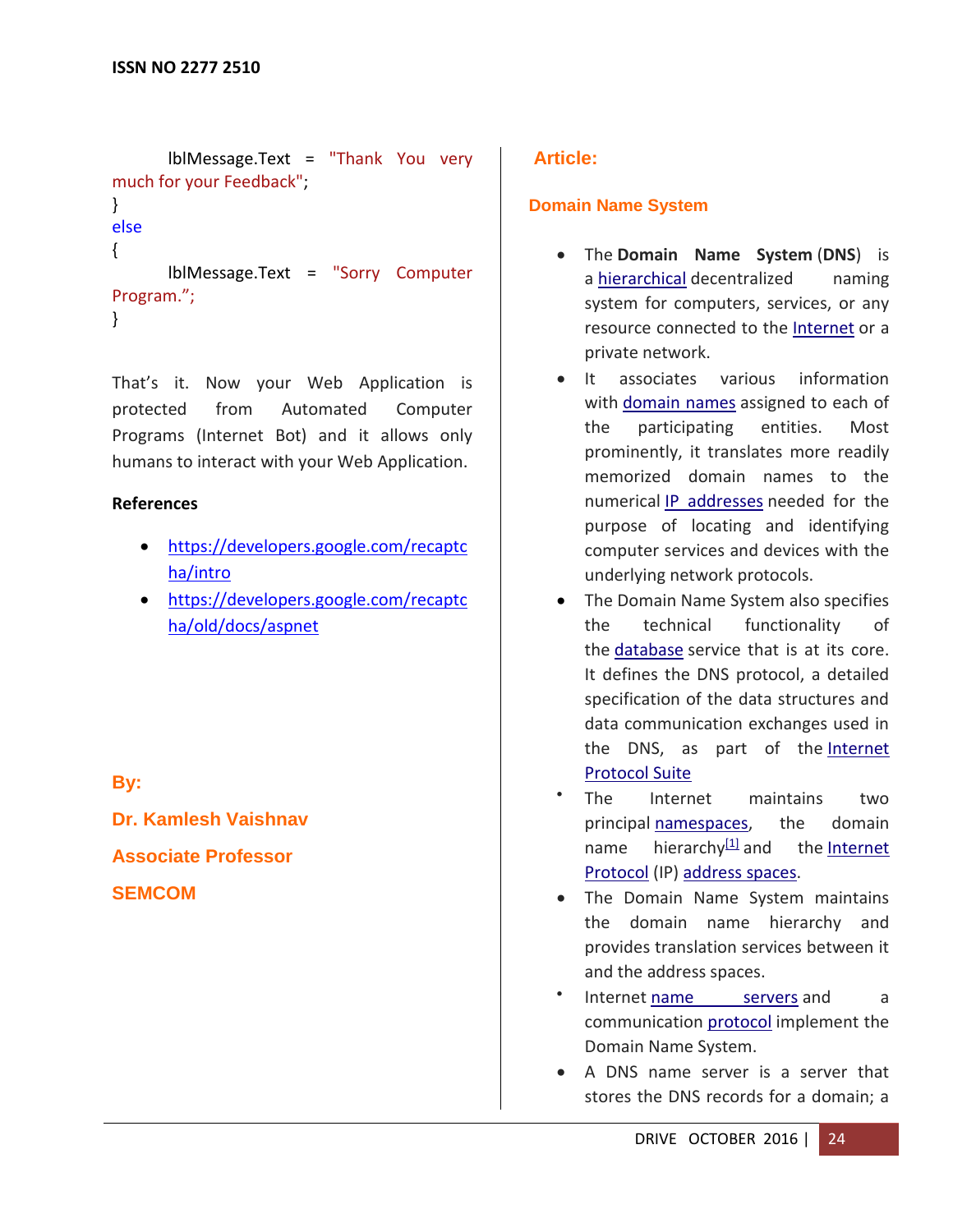DNS name server responds with answers to queries against its database.



Main Task :

=>URL replace by IP Address .

 Domain name  $\rightarrow$  IP address

Example :

[www.vishnuteraiya.co.in](http://www.vishnuteraiya.co.in/) 202.245.124.99

**By:**

**Mr. Vishnukumar Teraiya**

**Trainee Adyapak Sahayak**

**SEMCOM**

## **Members of the Editorial Board:**

- **1. Dr. Waheeda Sheikh**
- **2. Dr. Nehal Daulatjada**
- **3. Dr. Yashasvi Rajpara**
- **4. Dr. Subhash Joshi**
- **5. Mr. Sunil Chaudhary**
- **6. Dr. Ajayraj Vyas**
- **7. Mr. Pratik Shah**
- **8. Dr. Kamlesh Vaishnav**
- **9. Mr. Vishnu Teraiya**